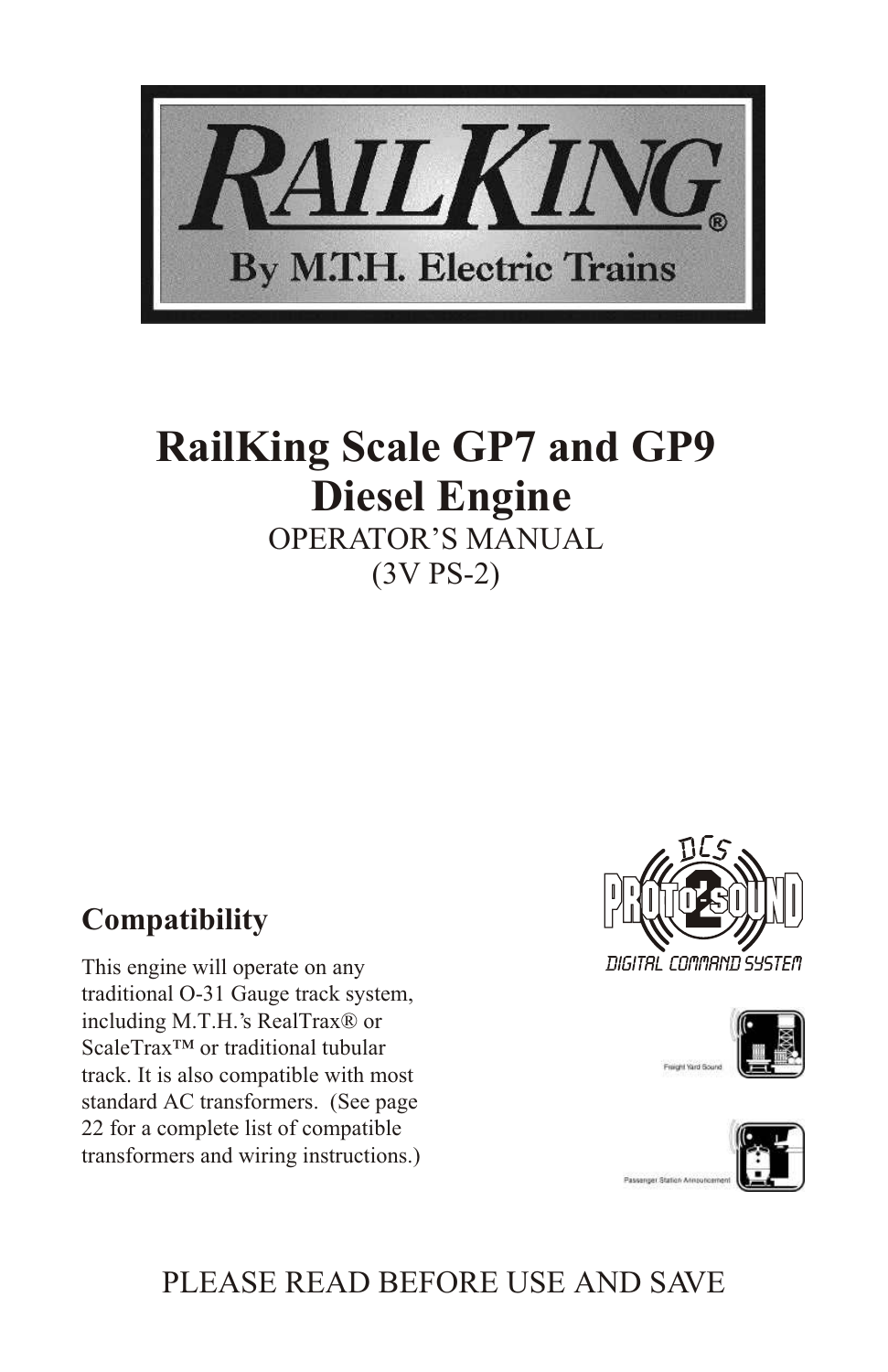## **Table of Contents**

|                                                                   | $\mathfrak{Z}$ |
|-------------------------------------------------------------------|----------------|
|                                                                   | $\overline{3}$ |
|                                                                   | $\overline{3}$ |
|                                                                   | $\overline{4}$ |
|                                                                   | 5              |
|                                                                   | 5              |
|                                                                   | 6              |
| <b>Proto-Sound 2.0 Operating Instructions</b>                     | 7              |
| Activating Proto-Sound 2.0 Conventional Mode Features             | $\overline{7}$ |
| Freight Yard Sounds (FYS)/Passenger Station Announcements (PSA)   | 7              |
|                                                                   | 8              |
|                                                                   | 9              |
|                                                                   | 9              |
|                                                                   | 10             |
|                                                                   | 10             |
|                                                                   | 10             |
|                                                                   | 11             |
|                                                                   | 11             |
|                                                                   | 12             |
|                                                                   | 13             |
|                                                                   | 14             |
|                                                                   | 15             |
|                                                                   | 16             |
|                                                                   | 18             |
| Additional Features Accessible with the DCS Remote Control System | 21             |
|                                                                   | 22             |
|                                                                   | 23             |
|                                                                   | 23             |

**CAUTION: ELECTRICALLY OPERATED PRODUCT: Not recommended for children under 10 years of age. M.T.H. recommends adult supervision with children ages 10 - 16. As with all electric products, precautions should be observed during handling and use to reduce the risk of electric shock.**

**WARNING:** When using electrical products, basic safety precautions should be observed, including the following: Read this manual thoroughly before using this device.

- M.T.H. recommends that all users and persons supervising use examine the hobby transformer and other electronic equipment periodically for conditions that may result in the risk of fire, electric shock, or injury to persons, such as damage to the primary cord, plug blades, housing, output jacks or other parts. In the event such conditions exist, the train set should not be used until properly repaired.
- Do not operate your layout unattended. Obstructed accessories or stalled trains may overheat, resulting in damage to your layout.
- This train set is intended for indoor use. Do not use if water is present. Serious injury or fatality may result.

● Do not operate the hobby transformer with damaged cord, plug, switches, buttons or case.

This product may be protected by one or more of the following patents: 6,019,289; 6,280,278; 6,281,606; 6,291,263; 6,457,681; 6,491,263; 6,604,641; 6,619,594; 6,624,537; 6,655,640.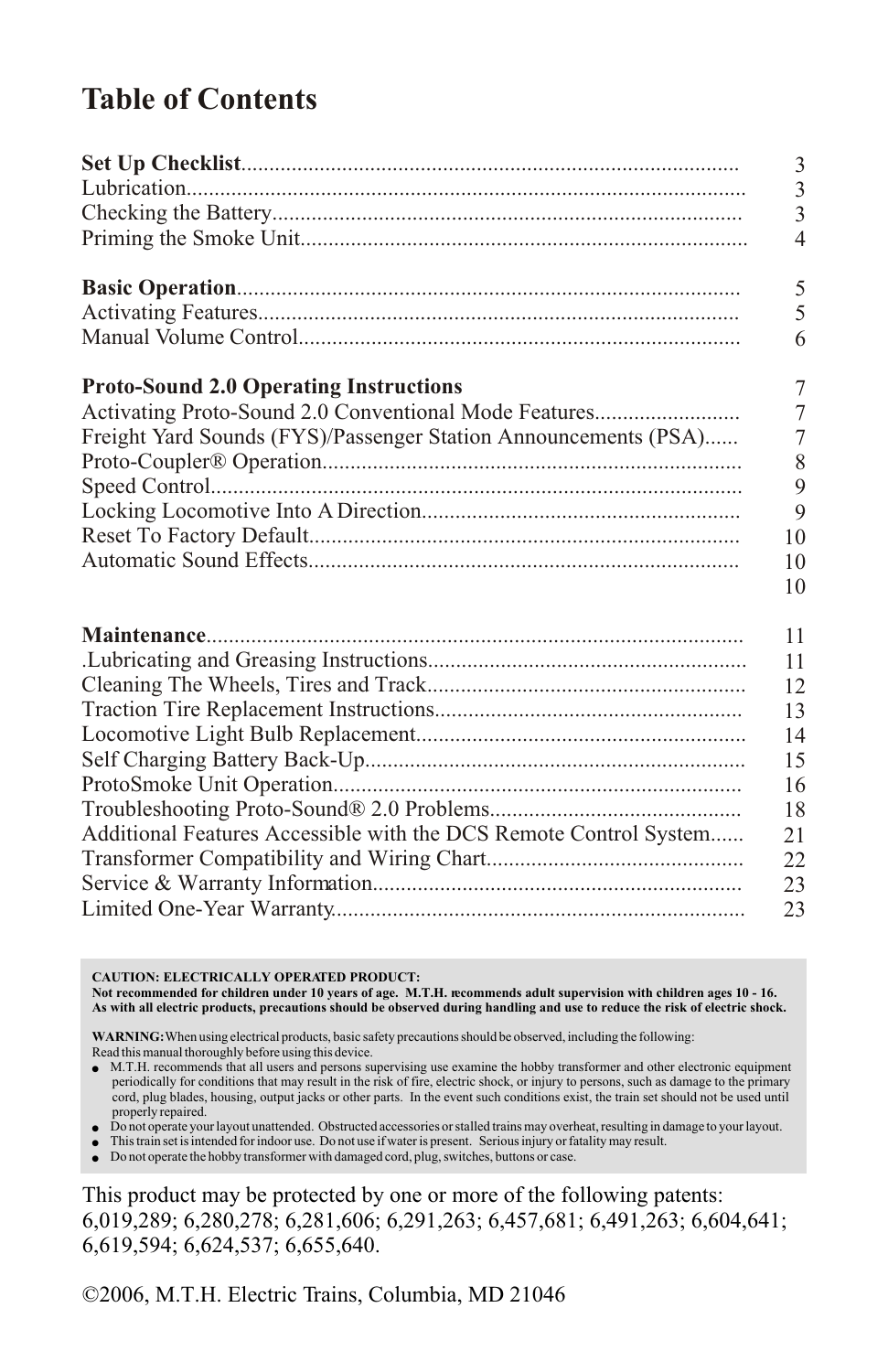# **Set Up Checklist**

- Lubricate the locomotive
- Check to see whether the battery needs to be charged for full sound effects
- Prime the smoke unit
- Apply power to run as described in the Basic Operating Section of this manual

## **Lubrication**

You should lubricate the engine to prevent it from squeaking. Use light household oil and follow the lubrication points marked "L" shown below. Do not over-oil. Use only a drop or two on each pivot point.





 *Lubrication Points on the Locomotive*

## **Checking the Battery**

You may find, if your locomotive was built several months before you set it up, that the rechargeable battery has run down and needs to be charged before operating. If you notice that the sounds are garbled, test and charge the engine as described in the "Self-Charging Battery Back-Up" on page 15.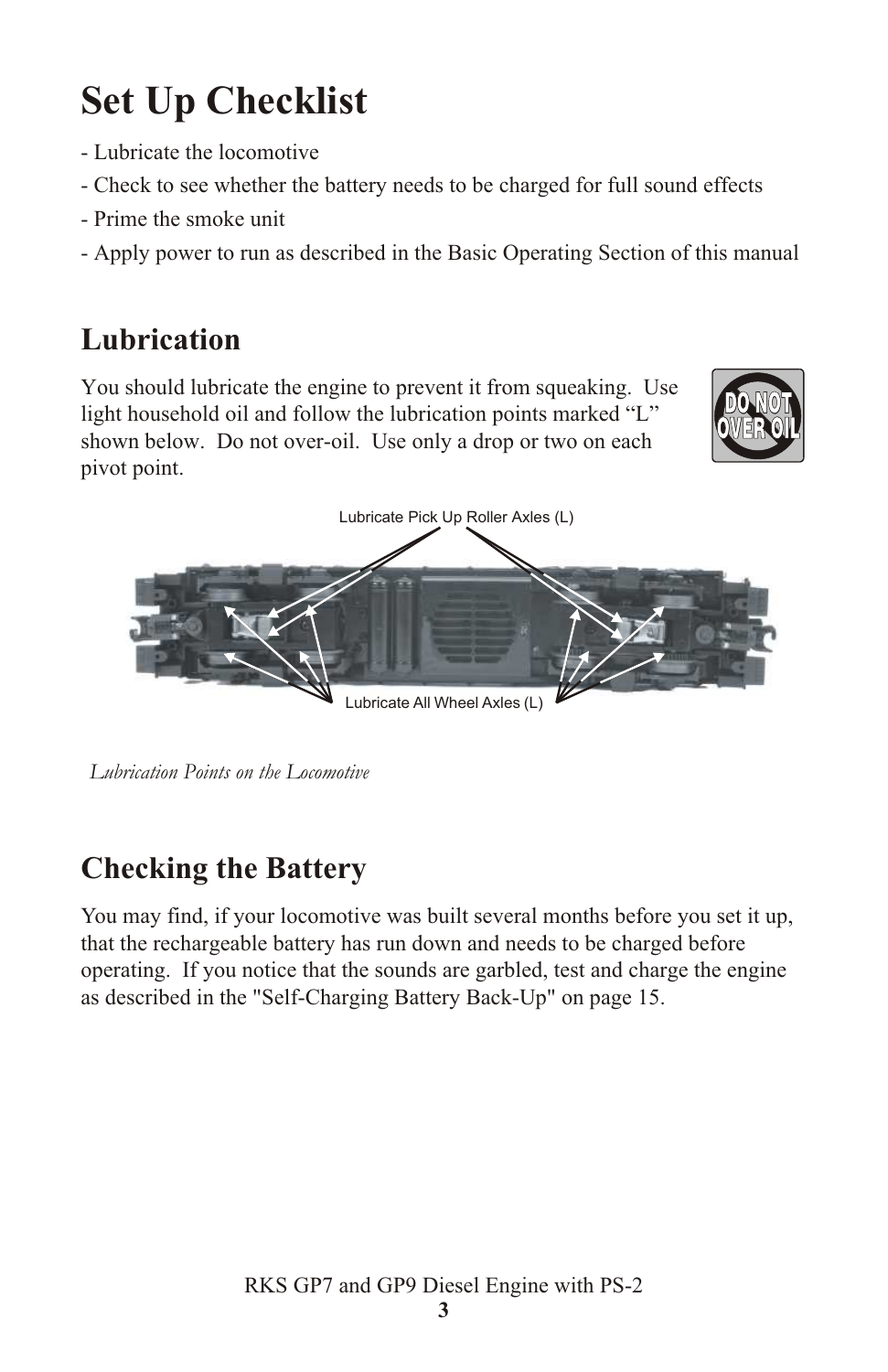## **Priming the Smoke Unit**

When preparing to run this engine, add 15-20 drops of smoke fluid through the smokestack (see below). We recommend M.T.H. ProtoSmoke, Seuthe, LGB, or LVTS fluids. Do not overfill the unit or the fluid may leak out and coat the interior engine components.

If you choose not to add smoke fluid (or have already added fluid but choose to run smoke-free), turn off the smoke unit by turning the smoke unit control to the "OFF" position, fully counter clockwise position. **Failure either to add fluid to the smoke unit or to turn it off may damage the smoke unit heating element and/or wicking material.**



*Adding Smoke Fluid*



*Smoke Unit Control*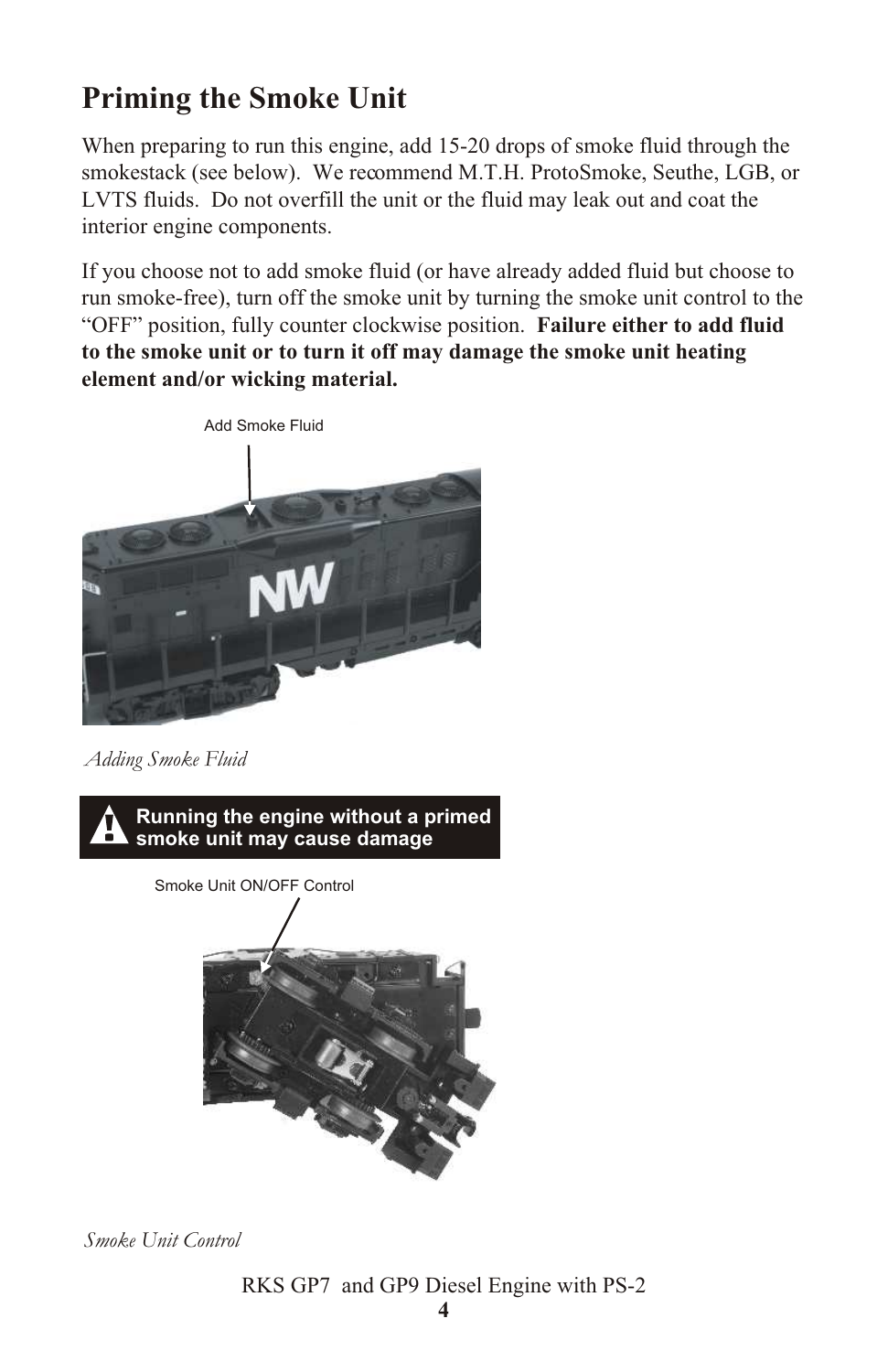# **Basic Operation**

The Throttle knob controls how fast your train will travel. Turn the throttle knob up  $\frac{1}{2}$ -way, until the engine and caboose lights shine bright. Put the engine into motion by pressing the Direction button on your transformer once. (hold it for approximately 1 second)

If the engine does not begin to move as soon as you firmly press the Direction button, you may not have sent enough voltage to the track to make the train move. Turn the throttle up a bit higher until the train begins to move.

## **Activating Features**

**Throttle** - To increase or decrease track voltage, and therefore train speed, turn the throttle control knob. Turning clockwise will increase voltage and speed, while turning counterclockwise will decrease voltage and speed. The engine will maintain the speed you set after you release the throttle until you turn it again to change the voltage and speed.

**Bell** - To sound the bell, in an engine equipped with a bell firmly press and release the Bell button. To turn the bell off, press and release the Bell button again. The bell will continue to ring from the time you turn it on until you press and release the button again to turn it off.

**Horn/Whistle** - To sound the whistle, firmly press the Horn/Whistle button. The whistle will sound for as long as you continue to depress the button. It will stop when you release the button.

**Direction** - Your train is programmed to start in neutral. The train will always cycle neutral-forward-neutral-reverse with each press and release of the direction button. The engine is programmed to restart in neutral each time the track voltage is turned off for 25 seconds or more.

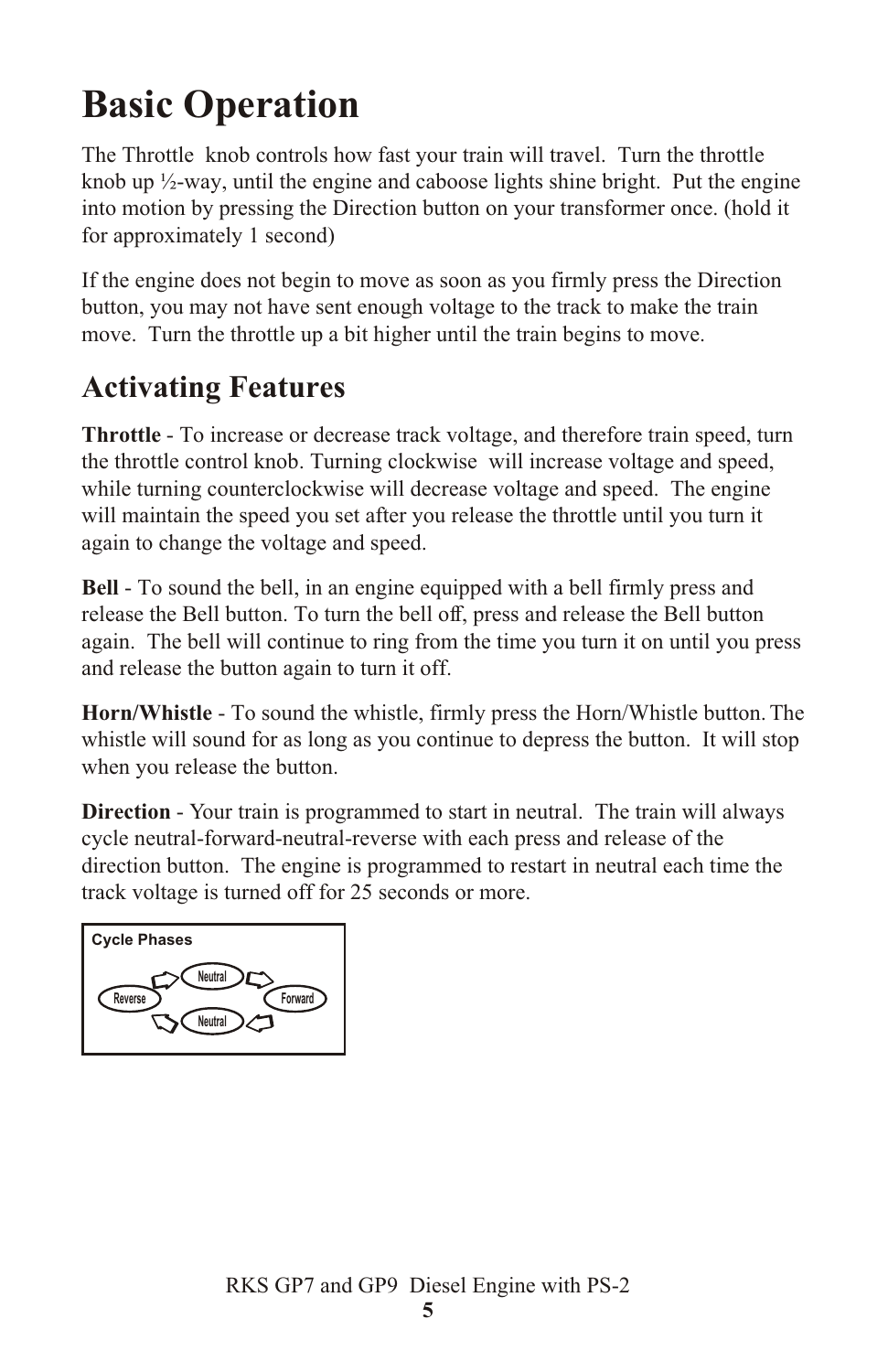## **Manual Volume Control**

To adjust the volume of all sounds made by this engine, turn the master volume control knob located next to the fuel tank clockwise to increase the volume and counter-clockwise to decrease the volume.



*Manual Volume Adjustment Knob*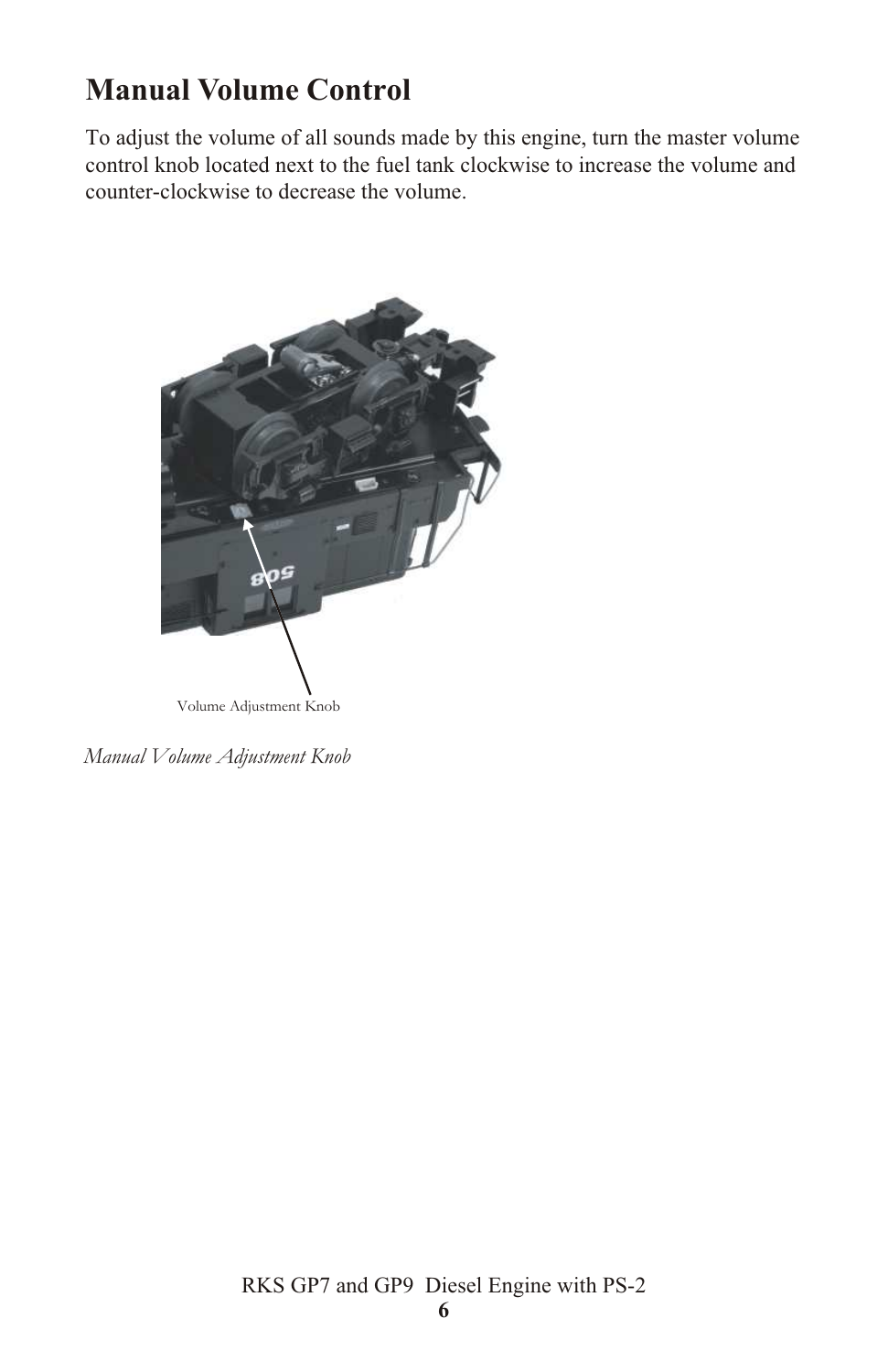# **Proto-Sound 2.0 Operating Instructions**

**This manual contains the operating instructions for Proto-Sound 2.0 in conventional mode only. Instructions for accessing DCS command mode features accompany the DCS Remote Control System equipment.**

#### **Activating Proto-Sound 2.0 Conventional Mode Features:**

Proto-Sound 2.0 features are activated by sequences of Bell and Horn/Whistle button pushes described below. Please read the full descriptions of each feature before using it. To use these buttons to activate features rather than to blow the horn/ whistle or ring the bell, you should tap the buttons very quickly with a  $\frac{1}{2}$ -second pause between button presses. You may need to practice your timing to make this work smoothly.

| <b>Timing Chart</b>             |                    |         |                    |         |
|---------------------------------|--------------------|---------|--------------------|---------|
| Press                           | $\frac{1}{2}$ Sec. | Press   | $\frac{1}{2}$ Sec. | Press   |
| Horn                            | Pause              | Bell    | Pause              | Bell    |
| Short &                         |                    | Short & |                    | Short & |
| Firm                            |                    | Firm    |                    | Firm    |
| Total Time Lapse: 1 1/2 Seconds |                    |         |                    |         |

| <b>Feature to Be Activated:</b>  | <b>Button Code:</b>                         |
|----------------------------------|---------------------------------------------|
| Freight Yard Sounds              | 1 Bell, 2 Whistle/Horn                      |
| Fire the Rear Coupler            | 1 Bell, 3 Whistle/Horn                      |
| Fire the Front Coupler           | 1 Bell, 4 Whistle/Horn                      |
| Speed Control On/Off             | 1 Whistle/Horn, 2 Bells (From Neutral Only) |
| Lock into a Direction/Unlock     | 1 Whistle/Horn, 3 Bells                     |
| <b>Reset to Factory Defaults</b> | 1 Whistle/Horn, 5 Bells (From Neutral Only) |

### **Freight Yard Sounds (FYS) or**

#### **Passenger Station Announcements (PSA):**

Your engine is equipped with a sound package of either freight yard or passenger station sounds that you can play. **Each sequence described below will play as long as it is left on, randomly generating sounds, but be sure to allow approximately 30 seconds between the button pushes described below to allow the FYS/PSA sufficient time to run through each sequence.**

- ! To cue the sound system to play the FYS/PSA, quickly but firmly tap the Bell button once followed by 2 quick taps of the Horn/Whistle button while the engine is moving. Tap the buttons quickly but allow approximately  $\frac{1}{2}$  second between each press.
- Press the Direction button once to stop the engine. This will trigger the first sequence of FYS/PSA. The reverse unit is temporarily disabled so that the train will not move as you use the Direction button to trigger the sounds, and Proto-Sound 2.0 has disabled operator control over the Horn/Whistle and Bell buttons until the full FYS/PSA sequence is complete.
- After waiting about 30 seconds for that sequence to run, press the Direction button again to trigger the second sequence of FYS/PSA.
- ! After about 30 seconds, press the Direction button again to trigger the third FYS/PSA sequence.
- ! Again, after allowing about 30 seconds for that sequence to run, press the Direction button one more time to trigger the fourth and final FYS/PSA sequence.

RKS GP7 and GP9 Diesel Engine with PS-2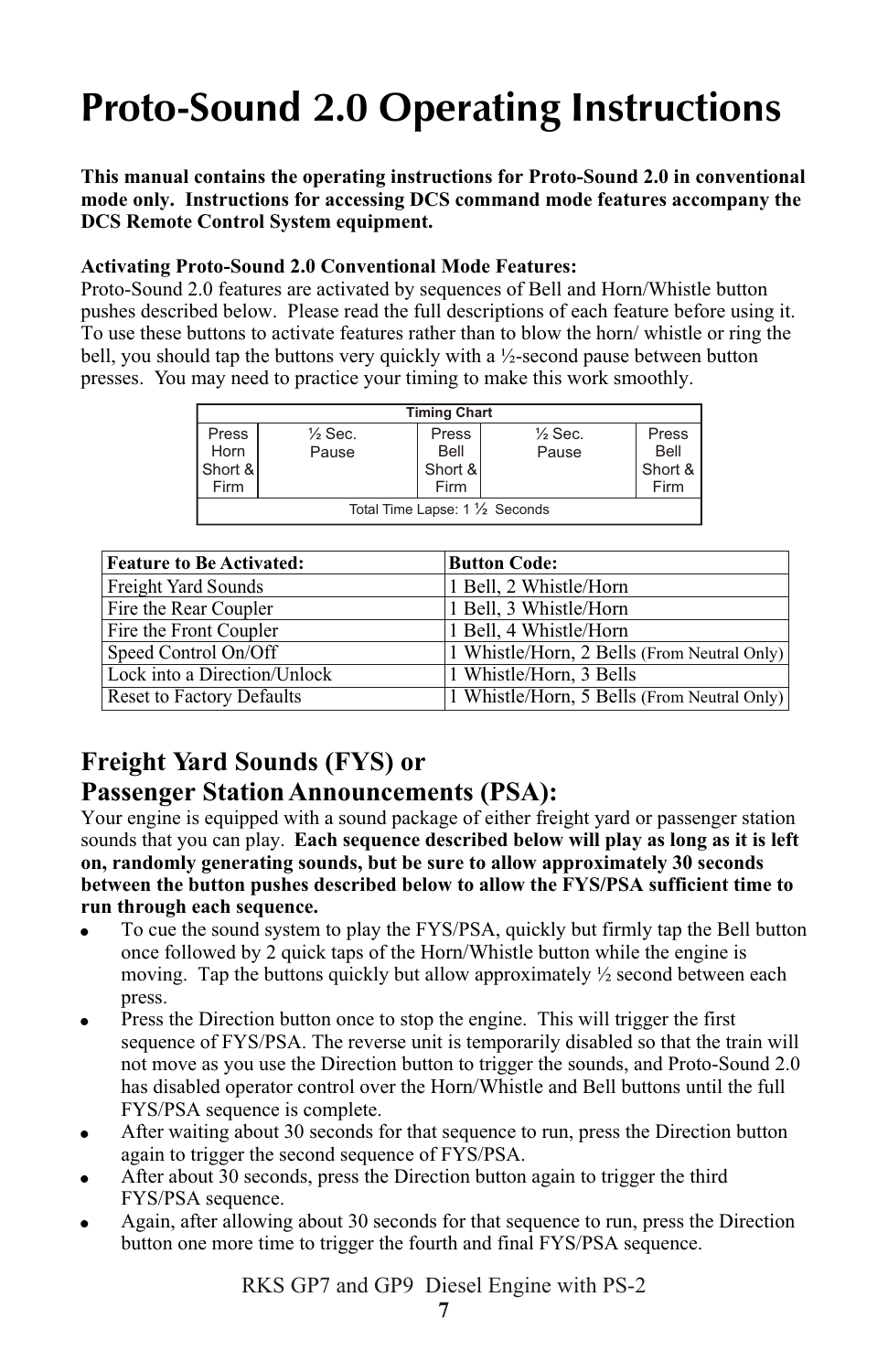! The FYS/PSA will continue, and within a few seconds, the engine will start and move out on its own at the current throttle setting, in the same direction it was traveling when you began the sequence. Once the bell turns off, the operator regains control of the transformer's Bell and Horn/Whistle buttons and can ring the bell or blow the horn/whistle as usual.



### **Tips on Using FYS/PSA**

- You can terminate FYS/PSA at any time by turning off power to the track for 15 seconds.
- You do not have to be in Forward to use FYS/PSA. At the conclusion of the full sequence, the train will pull away from the station in whatever direction you were going when you activated the feature.
- You can use FYS/PSA even if you are double-heading with another engine. If the second engine is not equipped with Proto-Sound 2.0, you must remember not to leave the throttle at a high voltage level once you have stopped the engine to run the FYS/PSA. Otherwise, the engine without FYS/PSA will begin vibrating on the track as its motors strain to move the train, since they cannot be automatically disabled during the FYS/PSA cycle (or if an original Proto-Sound engine, FYS/PSA are triggered differently and that engine's motor-disable feature will not be active when you run FYS/PSA in Proto-Sound 2.0).
- FYS/PSA can be triggered from Neutral. It will operate the same as if triggered while in motion except that, at the conclusion of the FYS/PSA, the engine will depart in the next direction of travel, as opposed to the direction it was traveling before entering Neutral.

### **® Proto-Coupler Operation**

This locomotive is equipped with one or more coil-wound Proto-Couplers for remote uncoupling action. Because Proto-Couplers are controlled through the Proto-Sound 2.0 microprocessor, they do not require an uncoupling track section or modification to your layout to function. You can fire a coupler from neutral or while in motion. Use the code shown below (and in the chart on page 7) to fire the coupler(s).

#### **Rear Coupler:**

To fire the rear coupler, quickly tap the Bell button once followed by three quick taps of the Horn/Whistle button, allowing approximately  $\frac{1}{2}$  second to lapse between each quick button press. The sound of the liftbar and air line depletion will play, and the knuckle will be released.



RKS GP7 and GP9 Diesel Engine with PS-2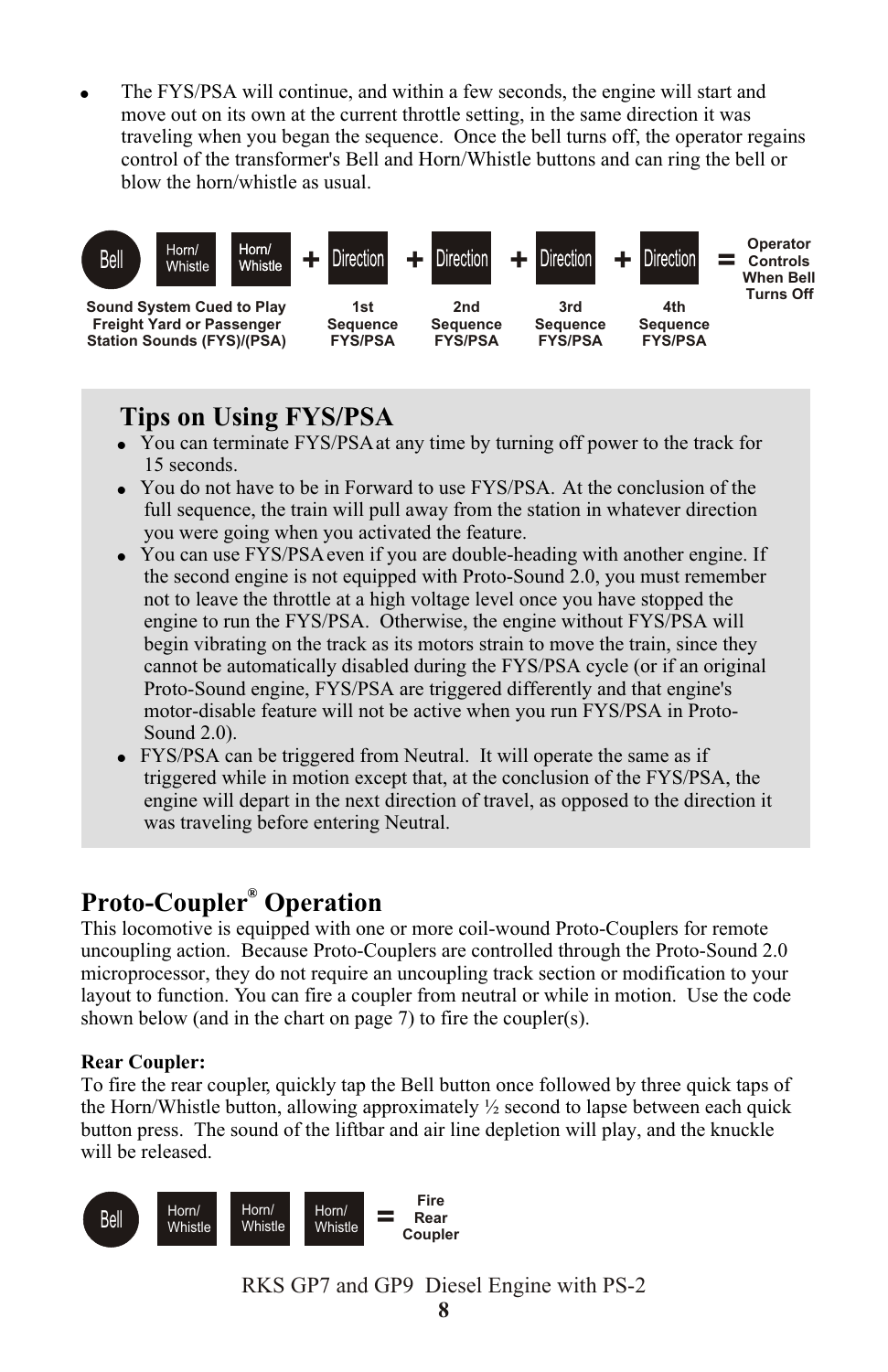#### **Front Coupler:**

To fire the front coupler (if your engine has one), quickly tap the Bell button once followed by four quick taps of the Horn/Whistle button, allowing approximately  $\frac{1}{2}$ second to lapse between each quick button press. The sound of the liftbar and air line depletion will play, and the knuckle will be released.



#### **Speed Control:**

M.T.H. engines equipped with Proto-Sound 2.0 have speed control capabilities that allow the engine to maintain a constant speed up and down grades and around curves, much like an automobile cruise control. You can add or drop cars on the run, and the engine will maintain the speed you set.

While the engine is programmed to start with the speed control feature activated, you can opt to turn it off. This means the engine's speed will fall as it labors up a hill and increase as it travels downward. It is also affected by the addition or releasing of cars while on the run. Because the engine will run more slowly at a given throttle voltage when speed control is on than when it is off, you should adjust the throttle to a lower power level for operation with speed control off to avoid high-speed derailments. When speed control is off, the volume will drop to allow for better low voltage operation.

**To turn speed control on and off,** put the engine in neutral, then quickly tap the transformer's horn/whistle button one time then quickly tap the Bell button two times, allowing approximately  $\frac{1}{2}$  second to lapse between each quick button press. Repeat the 1 horn/whistle, 2 bells code to return it to the other condition. You will want to do this during the initial neutral upon start-up if you ever couple this engine to another engine that is not equipped with speed control to avoid damaging the motors in either engine. Each time you shut down the engine completely, it will automatically turn speed control on.



#### **Lock into a Direction:**

You can lock your engine into a direction (forward, neutral, or reverse) so that it will not change directions. To do this, put the engine into the direction you want (or into neutral to lock it into neutral), run it at a very slow crawl (as slowly as it will move without halting), and quickly but firmly tap the Horn/Whistle button once followed by three quick taps of the Bell button, allowing approximately ½ second to lapse between each quick button press. Two horn/whistle blasts will indicate that the engine has made the change. The engine will not change direction (including going into neutral) until you repeat the 1 horn/whistle, 3 bells code to return the engine to its normal condition, even if the engine is kept without power for extended periods of time.

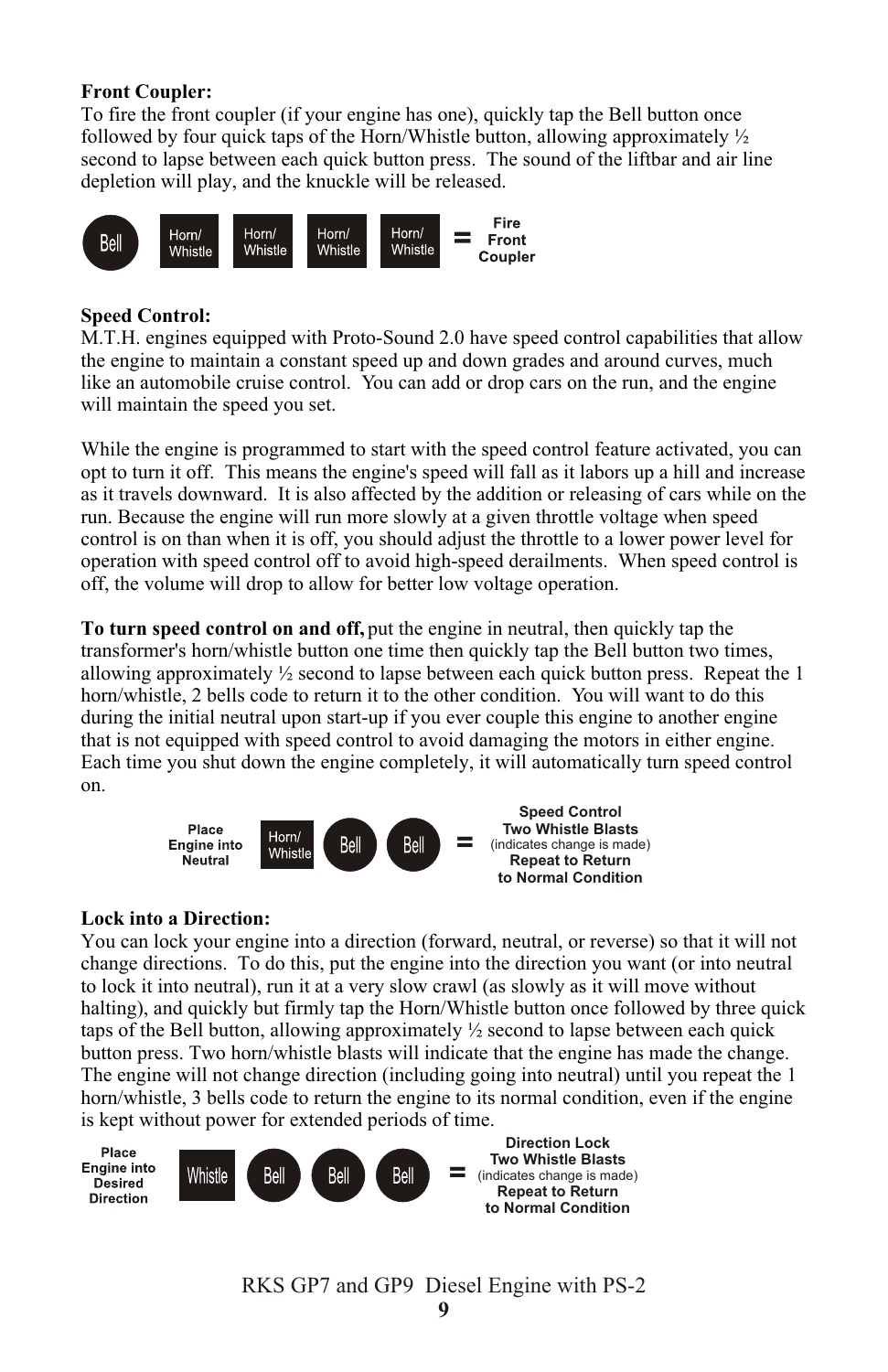#### **Reset to Factory Defaults:**

To override the settings you currently have assigned to the engine and reset it to its factory defaults, while in Neutral tap the Horn/Whistle button quickly once, followed by five quick taps of the Bell button, allowing approximately ½ second to lapse between each quick button press. Two horn/whistle blasts will indicate that the engine has made the change.



#### **Automatic Sounds:**

Certain Proto-Sound 2.0 sound effects automatically play in programmed conventional mode conditions:

- ! **Squealing Brakes** play any time the engine's speed decreases rapidly.
- **Cab Chatter** plays at random intervals when the engine idles in neutral.
- ! **Engine Start-up and Shut-down** sounds play when the engine is initially powered on or is powered off for five seconds or more.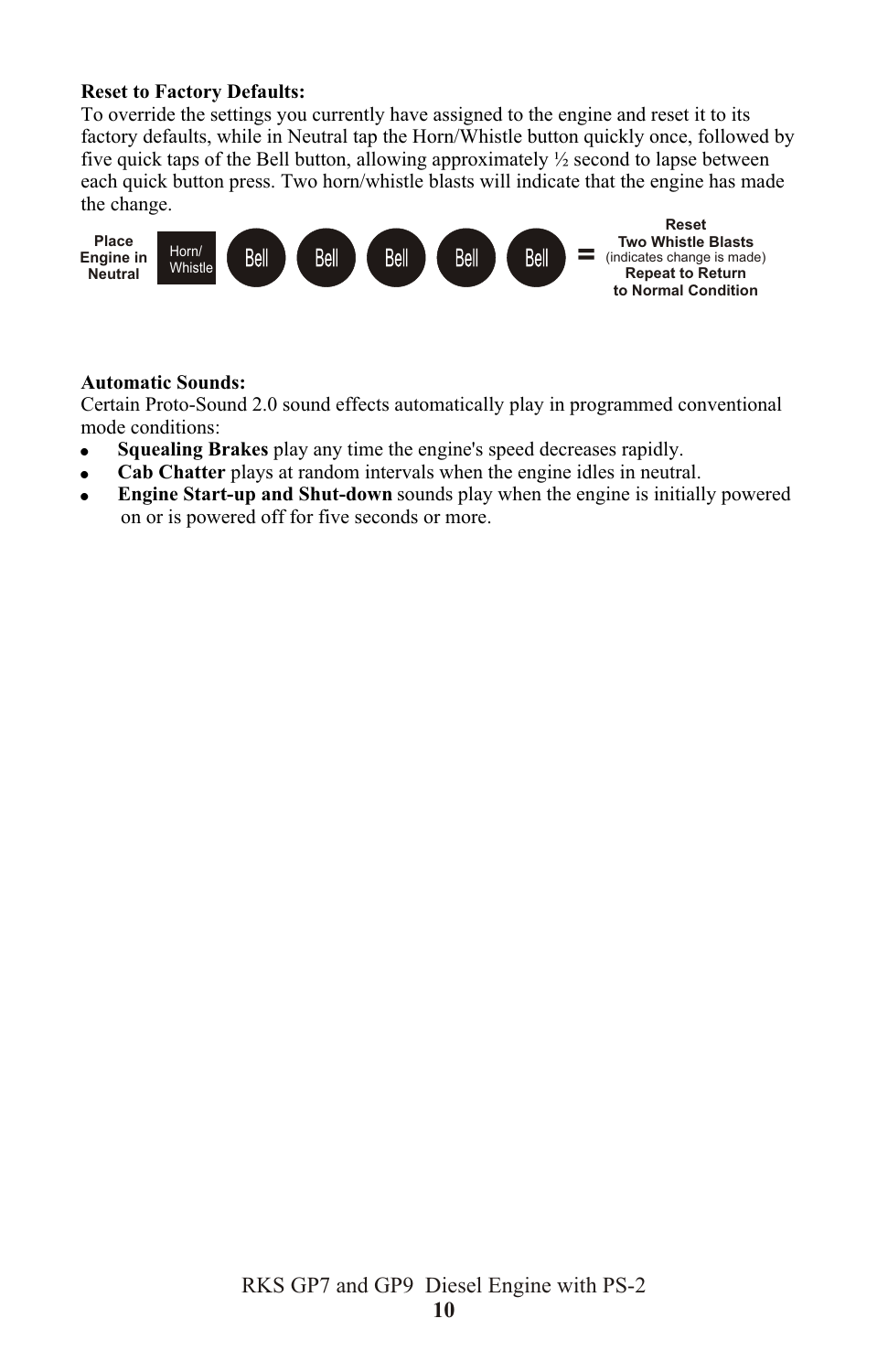## **Maintenance Lubricating and Greasing Instructions**

The engine should be well oiled and greased in order to run properly.

Regularly lubricate all axles and pickup rollers to prevent squeaking. Use light household oil, such as that found in M.T.H.'s maintenance kit. Do not over oil. Use only a drop or two on each pivot point.





*Body Removal Screw Locations*

The locomotive's internal gearing was greased at the factory and should not need additional grease until after 50 hours of operation or one year, whichever comes first. Follow the greasing instructions below. Note that in some tightly packed engines you may need to move internal components temporarily in order to access the gears.

1. To access the gear box, remove the cab from the chassis by unscrewing the body mount screws as seen in Figure 5 and lifting the cab from the chassis.

2. Once the cab is removed, remove the trucks by unscrewing the black Phillips motor mount screw located on the underside of the drive trucks (see Figure 5).

3. Once the motor mount screw has been removed, pull the motor away from the truck block and lightly coat the motor worm gear and bronze drive gear (in the truck block) with grease.

4. Reassemble the truck and motor, being careful not to pinch any wires between the truck block and motor mount.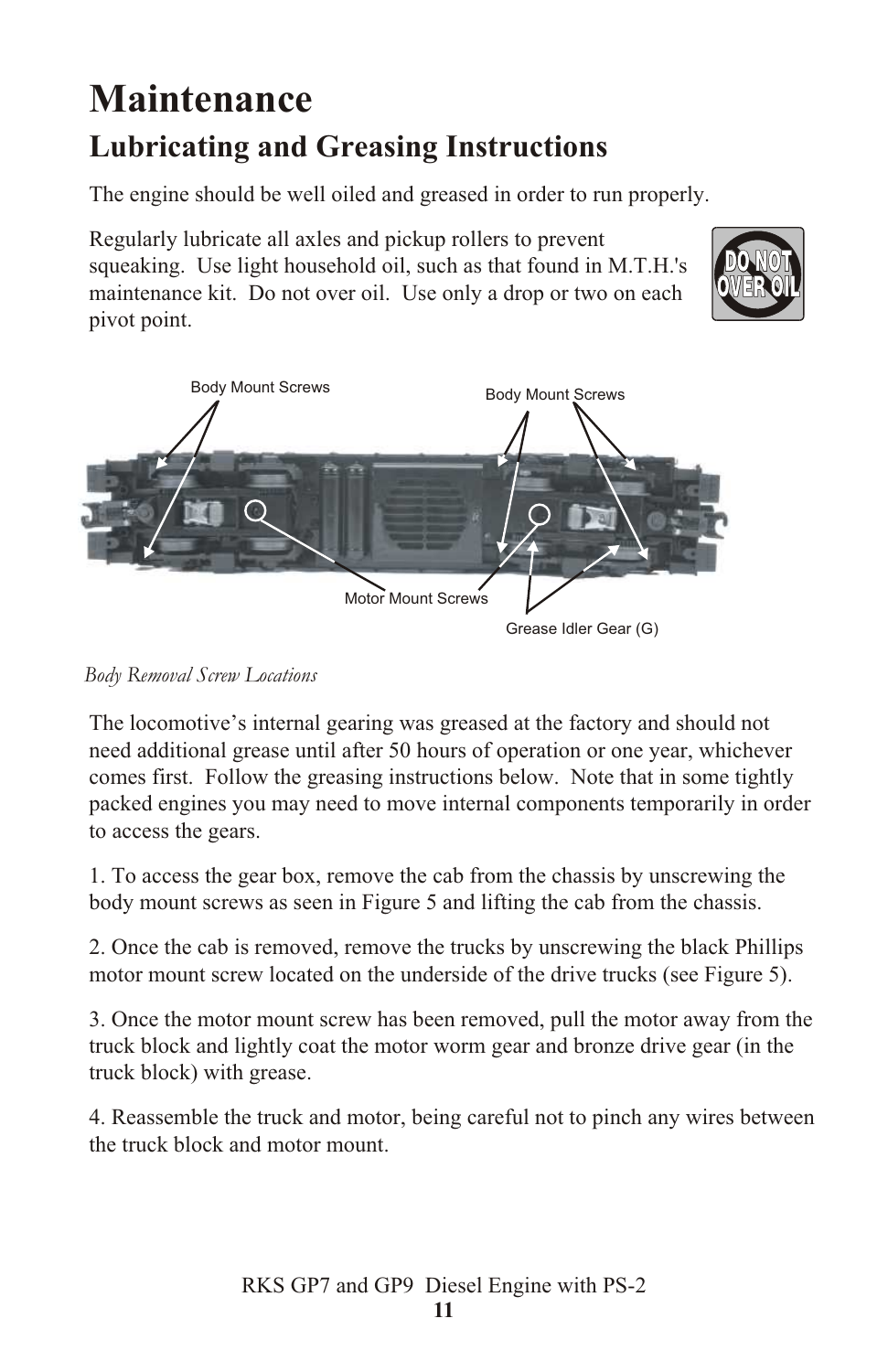5. After repeating the procedure for the other motor, reassemble the chassis and body, being careful that the wire harnesses are not caught between the chassis and body, and reinstall the body mount screws.

Lubricate the outside truck block idler and drive gears with grease. Use the diagram shown below as a guide and add grease to the points marked.



*Greasing The Idler Gears*

## **Cleaning The Wheels, Tires, and Track**

Periodically check the locomotive wheels and pickups for dirt and buildup, which can cause poor electrical contact and traction and prematurely wear out the neoprene traction tires. Wheels and tires can be cleaned using denatured (not rubbing) alcohol applied with a cotton swab.

To clean the track, use RailKing Track Cleaning Fluid or denatured (not rubbing) alcohol and a clean rag. Unplug the transformer and wipe the rails of the track, turning the rag frequently to ensure that you are using clean cloth on the rails. Thereafter, keep an eye on the track and clean it when it gets dirty to ensure good electrical contact and to lengthen the life of the tires.

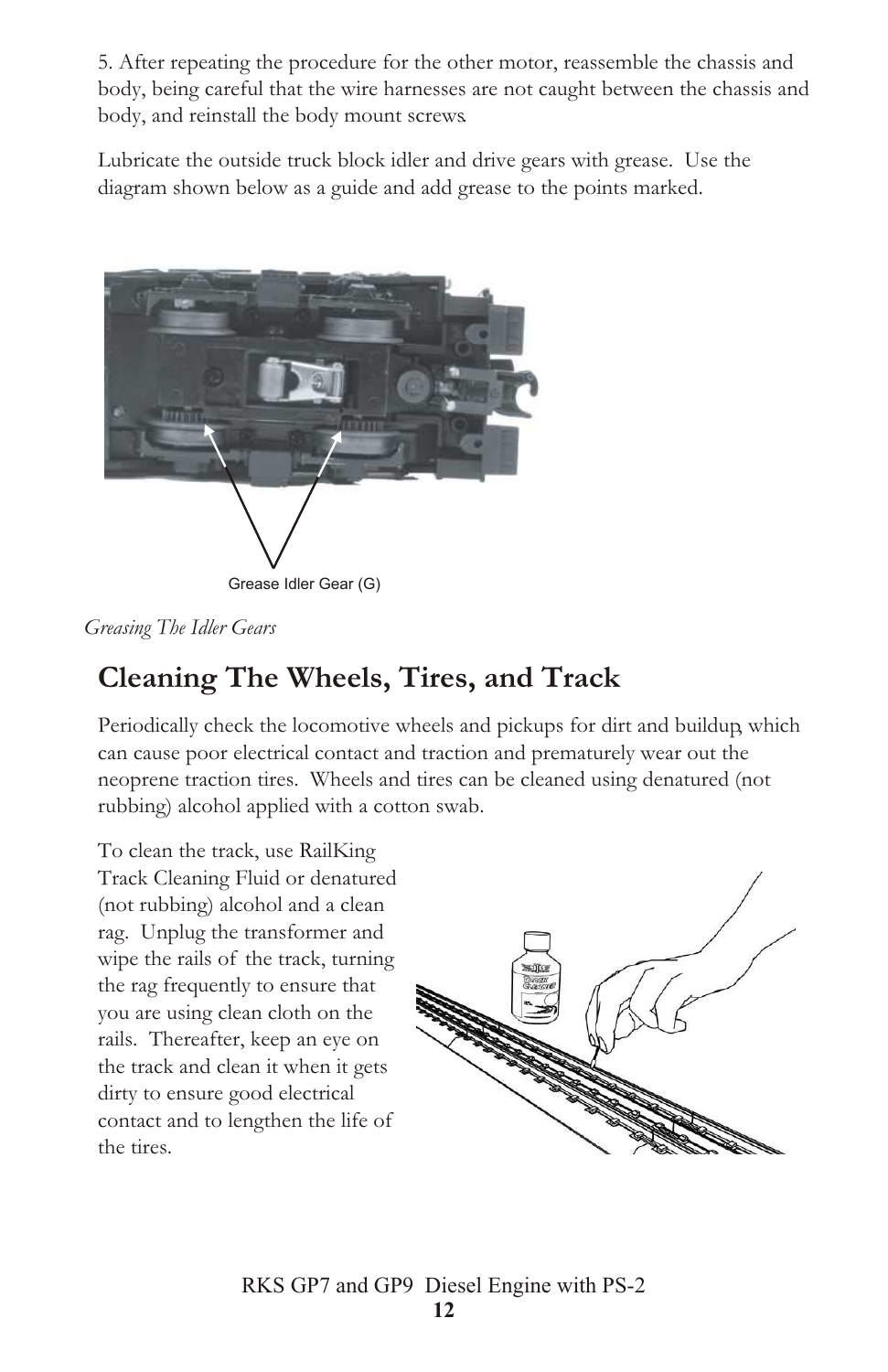## **Traction Tire Replacement Instructions**

Your locomotive is equipped with two neoprene rubber traction tires on each powered truck block. While these tires are extremely durable, you may need to replace them at some point.

First, remove the truck sides from the truck block. To do this, turn your engine upside down. If there are visible Phillips screw heads between the truck frame and truck block, go to step A. If not, go to step B.

A. Remove the two Phillips screws that attach each truck side to the truck block.

B. Remove the trucks from the chassis and the truck sides from the trucks in order to slip the new tire over the grooved drive wheel. Once the truck sides have been removed:

1. Make sure the old tire has been completely removed from the groove in the drive wheel, using a razor blade or small flathead screwdriver to pry away any remains.

2. Slip the new tire onto the wheel. You may find it useful to use two small flathead screwdrivers to stretch the tire over the wheel.

3. If you twist the tire while stretching it over the wheel, you will need to remove and reinstall the tire. Otherwise your engine will wobble while operating.

4. Make sure the tire is fully seated inside the groove. Use a razor blade to trim away any excess tire that doesn't seat itself inside the groove properly.



Truckside Screws

*Figure 7. Truckside Screws (Reference Picture Only-Actual Model May Look Different)*

5. Reassemble in reverse order.

One set of replacement tires is packaged with the model. Additional tires are available directly from the M.T.H. Parts Department (phone: 410-381-2580; fax: 410-423-0009; e-mail: parts@mth-railking.com; mail: 7020 Columbia Gateway Drive, Columbia MD 21046-1532).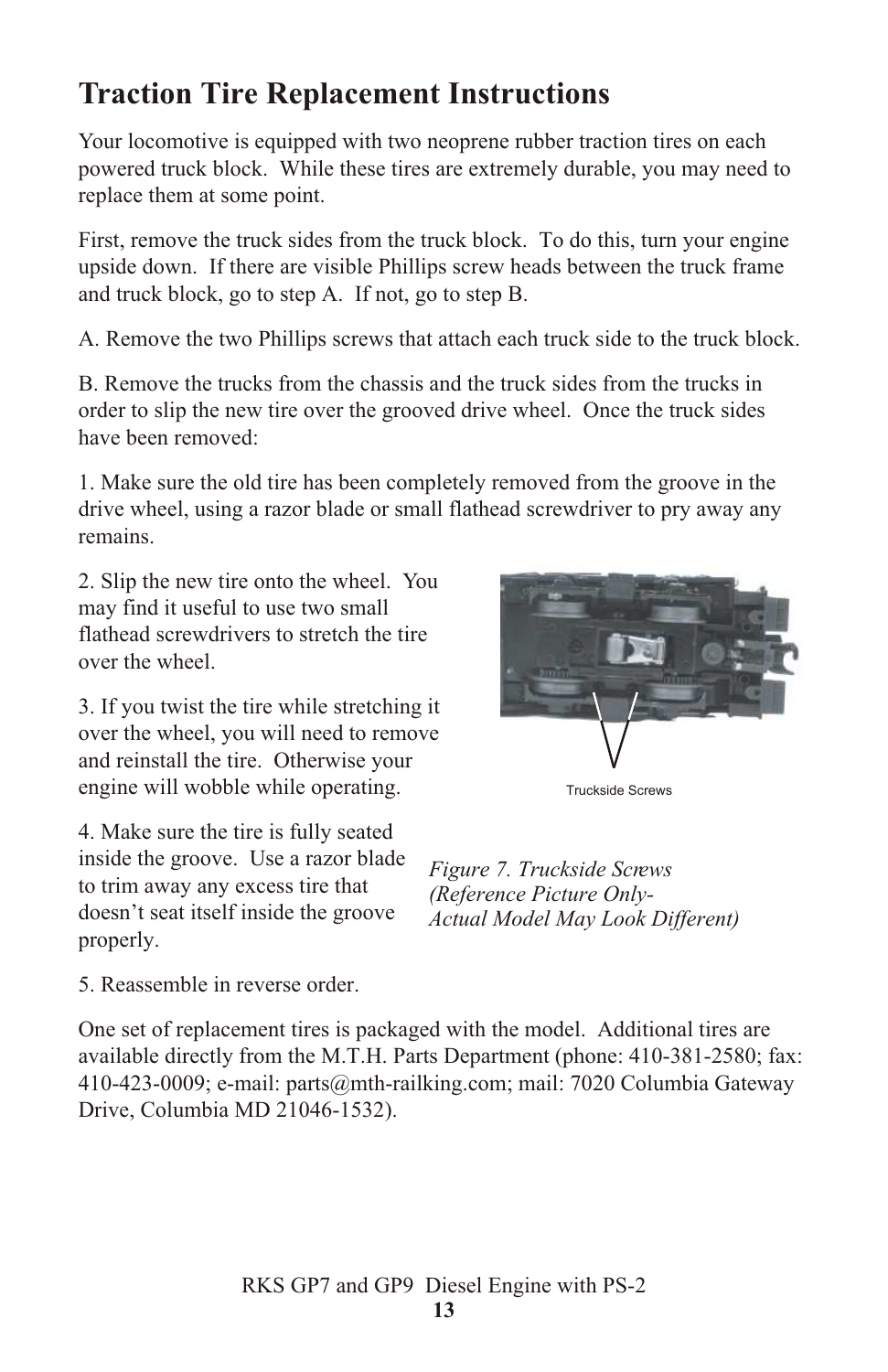## **Locomotive Light Bulb Replacement**

To replace the burned out light bulbs on this locomotive, follow these instructions.

Follow the cab removal instructions in the "Lubrication and Greasing Instructions" section on pg.11 of this manual. Once the body has been removed, locate burned out light bulb(s). Carefully remove bulb(s) from mounting. Disconnect light bulb harness from main harness wire.

Replacement bulb harnesses are available directly from the M.T.H. Parts department.

Connect replacement bulb harness and reassemble in reverse..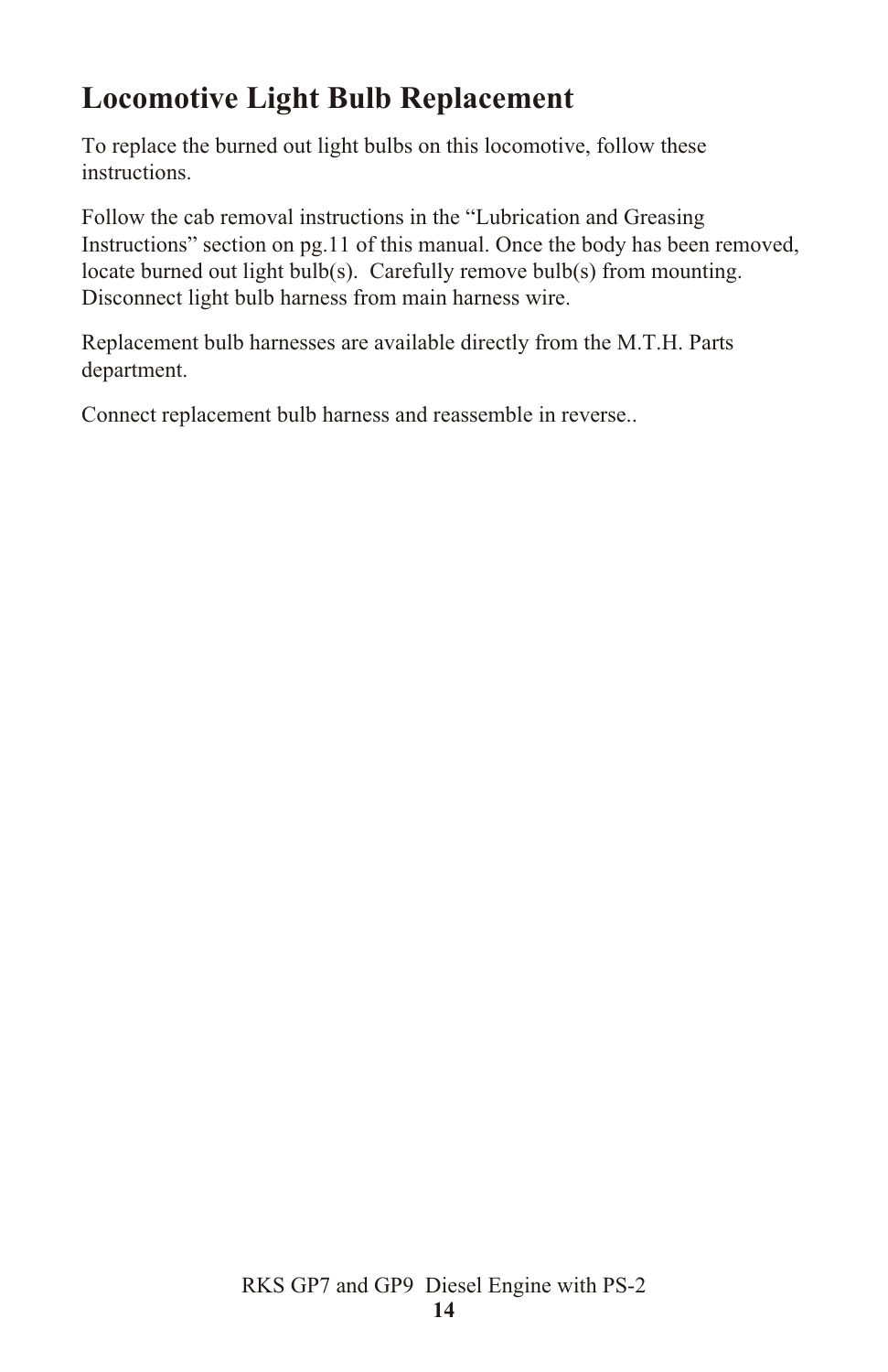## **Self Charging Battery Back-up**

The special NiCad 2.4v self-charging battery recharges continuously during train operation and should last for up to five years. The battery is a dry battery that should not leak or cause any damage to your engine. Depending upon when your engine was built, it may need to be charged right out of the box. If engine sounds seem distorted or garbled at low voltages or become silent when power from the transformer is turned off, test the battery to determine whether it should be recharged or replaced.

**Test:** Put the engine in neutral and leave the track voltage at 10-12 volts (high enough for the lights to shine brightly) for 15 minutes.

**Recharge:** If the sounds are improved at the end of the 15-minute test charge, the battery charge has run down and can be recharged. There are a number of ways you can do this: Battery Charger Port



Leave the engine in neutral with track voltage at 10-12 volts for 6-7 hours so the battery can fully recharge (if your engine has a smoke unit, be sure it is turned off).

Use M.T.H.'s battery recharger (sold separately) that plugs into a wall outlet and a special port under the engine to recharge the battery overnight without leaving it on the track.

**Replace:** If the sounds are not improved at the end of the 15-minute test charge, it is time to replace the battery. Available through M.T.H. Parts.



DO NOT substitute alkaline batteries for these NiCad batteries. Using alkaline batteries in this system can result in damage to the PS 2.0 circuit board and/or the batteries.

\*\*Do not use alkaline batteries for testing or checking purposes for the 3- Volt PS2 boards. Using alkaline batteries will damage the 3-Volt battery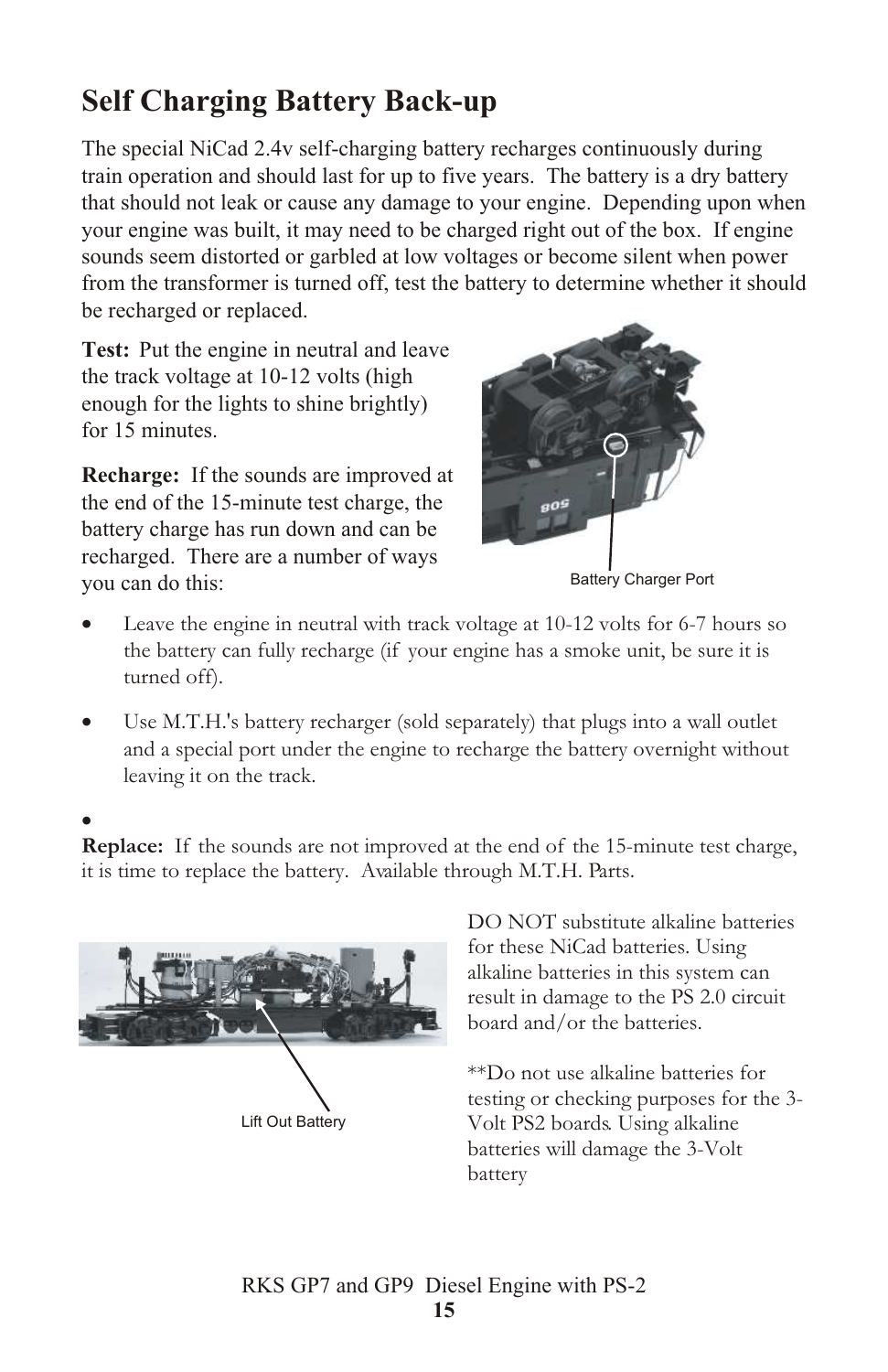## **ProtoSmoke® Unit Operation**

This diesel locomotive contains a Proto-Sound 2.0 controlled smoke unit that outputs smoke through the smokestack on the roof of the engine. The smoke unit is essentially a small heating element and wick that soaks up and then heats a mineral oil-based fluid that emits smoke. The smoke is then forced out of the stack by a small electric fan. Smoke volume is controlled by the Proto-Sound 2.0 system.

With a few easy maintenance steps, you should enjoy trouble-free smoke unit operation for years.

When preparing to run this engine, add 15-20 drops of smoke fluid through the smokestack. We recommend M.T.H. ProtoSmoke, Seuthe, LGB, or LVTS fluids. Do not overfill the unit or the fluid may leak out and coat the interior engine components. Add Smoke Fluid



 *Filling The Smoke Unit*

To adjust the amount of smoke produced, turn the smoke unit volume control clockwise to increase the amount of smoke, or counter-clockwise to reduce the amount.

If you choose not to add smoke fluid (or have already added fluid but choose to run smoke-free), turn off the smoke unit by turning the smoke unit control to the "OFF" position, fully counter clockwise position. **Failure either to add fluid to the smoke unit or to turn it off may damage the smoke unit heating element and/or wicking material.**

When the smoke output while running the engine begins to diminish, add another 10-15 drops of smoke fluid or turn the smoke unit off.

When storing the unit for long periods of time, you may want to add about 15 drops of fluid to prevent the wick from drying out.

After removing the engine from storage, add another 25 drops of fluid, letting the wick soak up the fluid for 15 minutes prior to operation.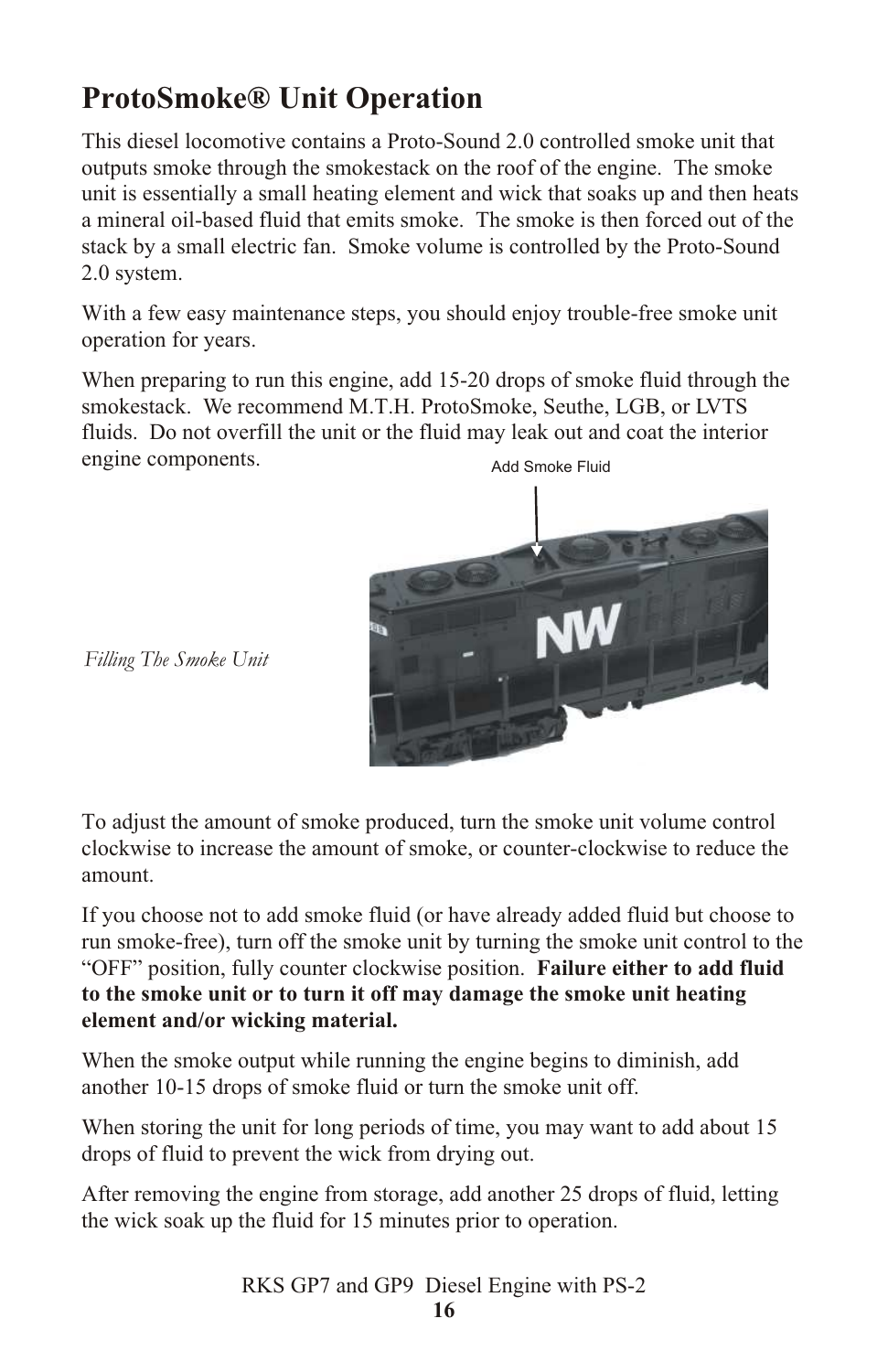After removing the engine from storage, add another 25 drops of fluid, letting the wick soak up the fluid for 15 minutes prior to operation.

If you experience poor or no smoke output when the smoke unit is on and has fluid, check the wick to see if it has become hard, blackened, and unabsorbent around the heating element. After removing the locomotive body from its chassis, remove the smoke unit inspection cover shown below. After removing the inspection cover screws, lift the inspection plate away and inspect the wick. If it is darkly discolored and hard, it should be replaced.

Replacement parts and wick replacement instructions are available directly from the M.T.H. Parts Department (order online: www.mth-railking.com, e-mail: parts@mth-railking.com; mail: 7020 Columbia Gateway Drive, Columbia MD 21046-1532, FAX: 410-423-0009).



*Inspecting the Smoke Unit Wick*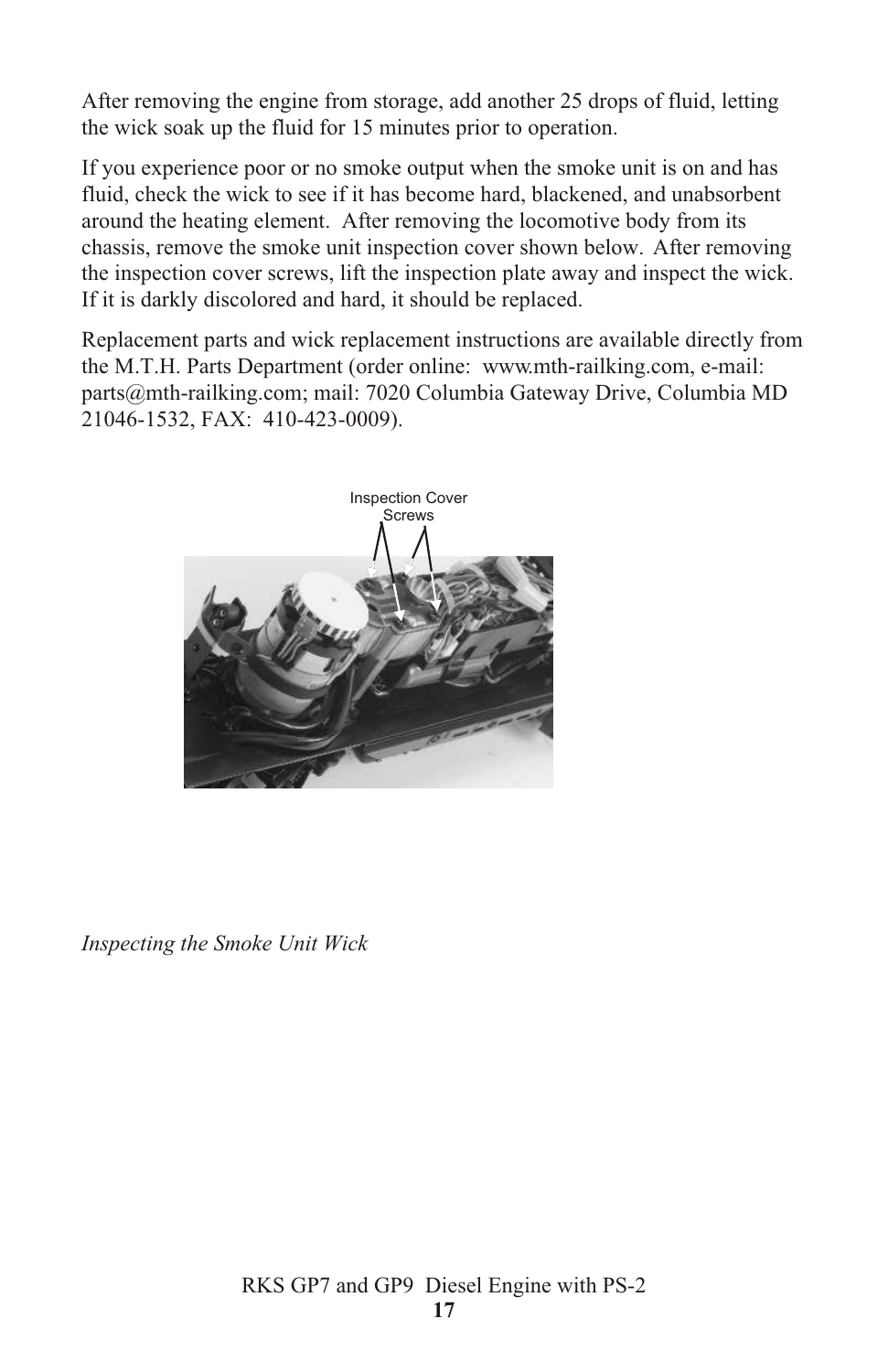## **Troubleshooting Proto-Sound® Problems**

Although Proto-Sound 2.0 has been designed and engineered for ease of use, you may have some questions during initial operation. The following table should answer most questions. If your problem cannot be resolved with this table, contact M.T.H. for assistance (telephone: 410-381-2580; fax: 410-423- 0009; service@mth-railking.com, 7020 Columbia Gateway Drive, Columbia MD

21046-1532).

| <b>Starting Up</b>                                                                                                                                            | Remedy                                                                                                                                                                                                |
|---------------------------------------------------------------------------------------------------------------------------------------------------------------|-------------------------------------------------------------------------------------------------------------------------------------------------------------------------------------------------------|
| When I first turn the power on, the<br>engine will not begin to run. I<br>have to turn the throttle off and<br>then on again to get the engine to<br>operate. | This is normal behavior. To<br>prevent accidental high-speed<br>start-ups, Proto-Sound 2.0 is<br>programmed to start up in neutral<br>anytime track power has been<br>turned off for several seconds. |
| <b>Whistle/Horn</b>                                                                                                                                           | Remedy                                                                                                                                                                                                |
| When I press the whistle/horn<br>button, the bell comes on instead.                                                                                           | Reverse the transformer leads.                                                                                                                                                                        |
| I can't get the horn to blow when I<br>press the whistle button.                                                                                              | You may be pressing the button<br>too quickly. Try pressing the<br>whistle/horn button more slowly,<br>taking approximately one full<br>second to fully depress the button.                           |
| <b>Bell</b>                                                                                                                                                   | Remedy                                                                                                                                                                                                |
| When I press the whistle button,<br>the bell sounds.                                                                                                          | Reverse the transformer leads.                                                                                                                                                                        |
| I can't get the bell to ring when I<br>press the bell button.                                                                                                 | You may be pressing the button<br>too quickly. Try pressing the bell<br>button more slowly, taking<br>approximately one full second to<br>fully depress the button.                                   |
| The bell won't work on a separate<br>bell button.                                                                                                             | Check the wiring of the separate<br>button.                                                                                                                                                           |
| Coupler                                                                                                                                                       | Remedy                                                                                                                                                                                                |
| When I try to fire the coupler, FYS<br>starts.                                                                                                                | You are waiting too long between<br>whistle button presses.                                                                                                                                           |
| The Proto-Coupler won't let the<br>engine uncouple on the fly.                                                                                                | Try lubricating the coupler knuckle<br>with a dry graphite lubricant. Do<br>NOT use oil.                                                                                                              |
| The coupler does not fire or stay<br>coupled.                                                                                                                 | The coupler needs to be cleaned.<br>Wipe with denatured alcohol (not<br>rubbing alcohol) and let dry.                                                                                                 |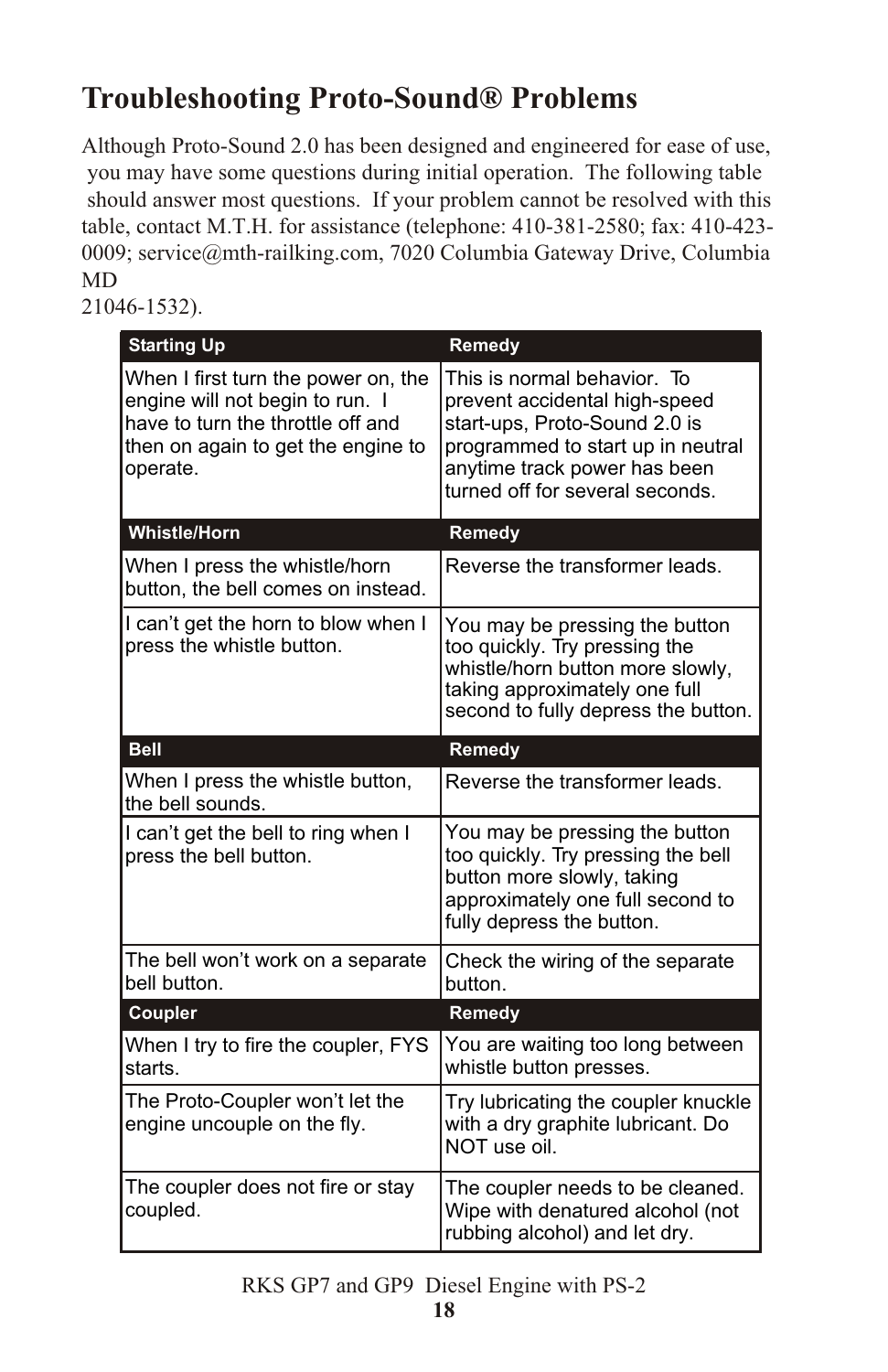| <b>Cab Chatter</b>                                                                         | Remedy                                                                                                                                                                                                                                                                                                |
|--------------------------------------------------------------------------------------------|-------------------------------------------------------------------------------------------------------------------------------------------------------------------------------------------------------------------------------------------------------------------------------------------------------|
| Sometimes the Cab Chatter<br>sounds don't play.                                            | Cab Chatter plays only in neutral<br>at random intervals.                                                                                                                                                                                                                                             |
| Lock-out                                                                                   | Remedy                                                                                                                                                                                                                                                                                                |
| I can't get the engine to run after I<br>power up the transformer. It sits                 | The engine is locked into the<br>neutral position. Follow the<br>procedure in the "Lock into a<br>Direction" section.                                                                                                                                                                                 |
| The engine won't lock into<br>forward, neutral, or reverse.                                | Engine speed must be below 10<br>scale mph (approx. 10 volts or<br>less in conventional mode).                                                                                                                                                                                                        |
| Volume                                                                                     | Remedy                                                                                                                                                                                                                                                                                                |
| The sounds seem distorted,<br>especially when the whistle or bell<br>is activated.         | Proto-Sound 2.0 volume is set too<br>high. Turn the volume control knob<br>on the bottom of the chassis<br>counter-clockwise to reduce the<br>volume.                                                                                                                                                 |
| <b>Battery</b>                                                                             | Remedy                                                                                                                                                                                                                                                                                                |
| The engine will not leave the initial<br>neutral setting.                                  | Check to be sure the battery is<br>installed and fully charged. See<br>the "Self-Charging Battery Back-<br>Up" section.                                                                                                                                                                               |
| I get no sounds when the engine<br>shifts between directions.                              | The battery may be dead or need<br>to be charged. See the "Self-<br>Charging Battery Back-Up"<br>section.                                                                                                                                                                                             |
| After I turn off my transformer, my<br>engine continues to make sounds<br>before quitting. | Proto-Sound 2.0 is designed to<br>continue to sound for a few<br>seconds after power to the track<br>has been shut off.                                                                                                                                                                               |
| <b>FYS/PSA</b>                                                                             | Remedy                                                                                                                                                                                                                                                                                                |
| The FYS/PSA sounds occasionally<br>repeat themselves.                                      | Proto-Sound 2.0 has a built-in<br>random number generator that<br>randomly selects each sound clip<br>to play. Because there are a<br>limited number of sound clips<br>available in each FYS/PSA<br>sequence, it is probable that some<br>of these sound clips will be<br>repeated from time to time. |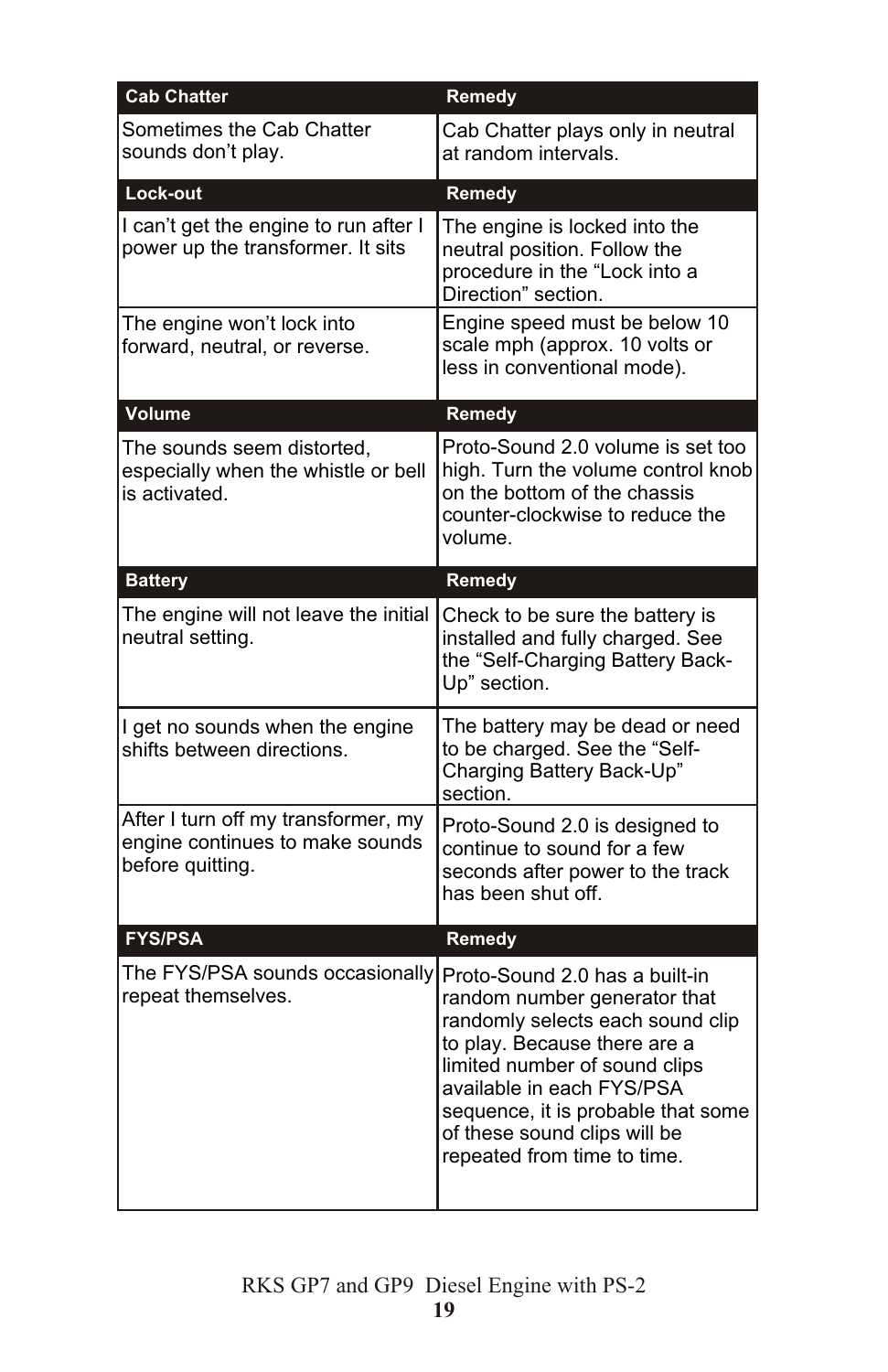| <b>FYS/PSA</b>                                                                                                                                                                          | Remedy                                                                                                                                                                                                                                                  |
|-----------------------------------------------------------------------------------------------------------------------------------------------------------------------------------------|---------------------------------------------------------------------------------------------------------------------------------------------------------------------------------------------------------------------------------------------------------|
| Once in FYS/PSA, the engine<br>doesn't go into reverse.                                                                                                                                 | So that FYS/PSA effects can be as<br>realistic as possible, Proto-Sound<br>2.0 disables the reversing unit<br>whenever FYS/PSA is enabled.<br>This way the engine remains still<br>at its stop as the operator cycles<br>through the FYS/PSA sequences. |
| When the FYS/PSA enters its last<br>sequence the bell automatically<br>comes on.                                                                                                        | FYS/PSA is programmed to start<br>ringing the bell at that point. After<br>approximately 12 seconds it will<br>automatically turn off.                                                                                                                  |
| When FYS/PSA is enabled,<br>pressing the whistle and bell<br>buttons has no effect.                                                                                                     | Because FYS/PSA must control<br>various effects in each sequence,<br>Proto-Sound 2.0 takes control of<br>these sound effects until you exit                                                                                                             |
| I push the direction button but the<br>next sound clip in the sequence<br>does not play or the engine does<br>not come out of FYS/PSA after<br>fourth press of the direction<br>button. | Each FYS/PSA clip must play for<br>approx. 30 seconds before<br>FYS/PSA will advance to the next<br>step in the FYS/PSA cycle. Wait<br>at least 30 seconds in each<br>FYS/PSA sound clip before<br>pressing the direction button.                       |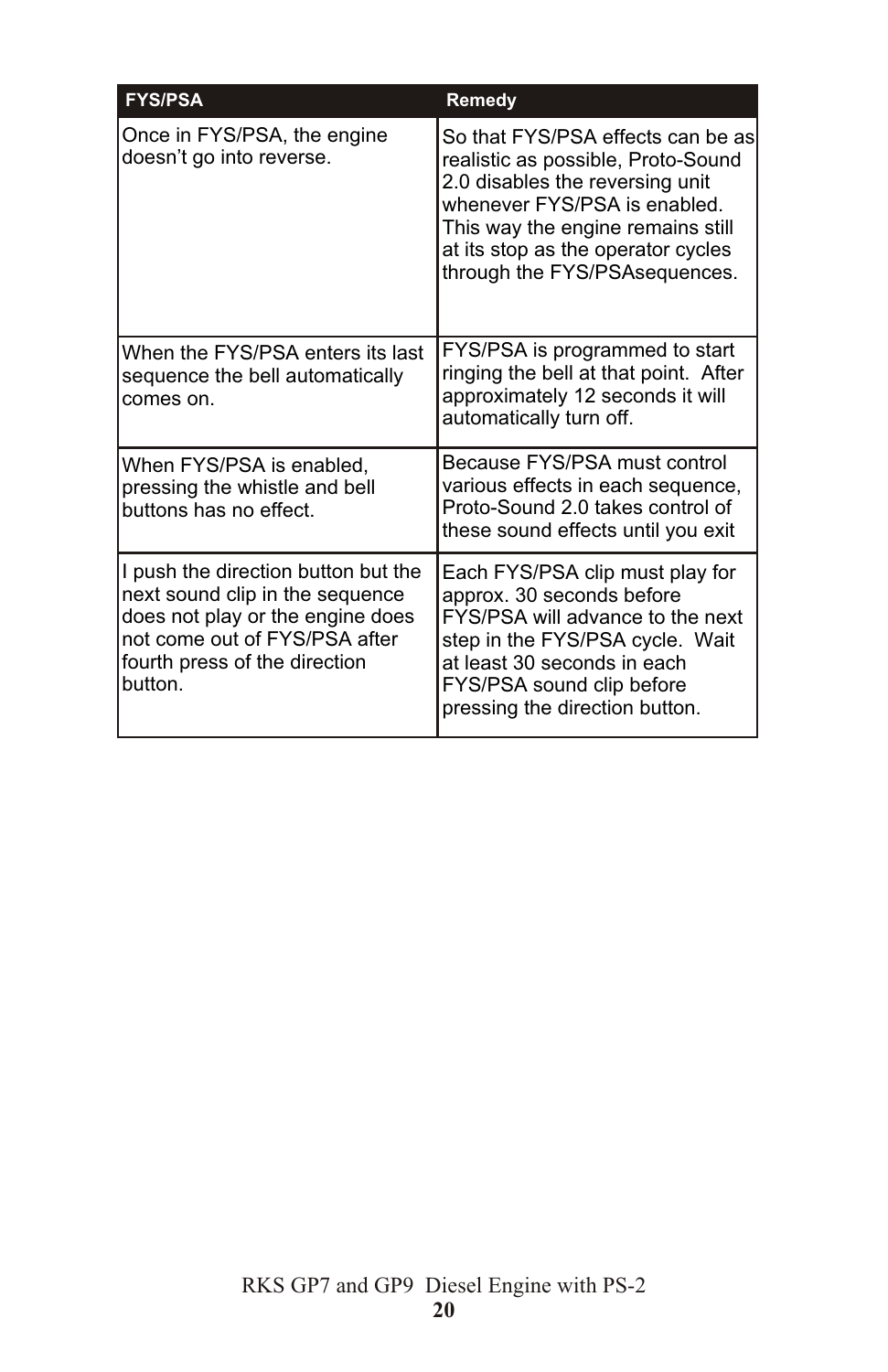#### **Additional Features Accessible With The DCS Remote Control System**

(Additional equipment required)

While conventional mode operation of a Proto-Sound 2.0 engine yields wonderfully realistic sound and several train control features, command mode operation allows the user to access a world of command functions never before accessible to O Gauge railroaders. With the addition of the DCS Remote Control System (including a DCS remote handheld and Track Interface Unit) users gain many advanced features, including:

> •DCS Proto-Speed Control - Establishes desired locomotive speed in scale miles per hour increments via a thumbwheel control and allows operator to set maximum speed and acceleration/deceleration rates

> •ProtoSmoke® Variable Output Control - Controls how much smoke each engine outputs and matches smoke to locomotive speed

•Locomotive Lighting Control - Controls locomotive headlights, marker and interior lights, beacon lights, ditch lights, and MARS lights

•Emergency Stop-Single button push stops all Proto-Sound 2.0 trains but does not turn off the power

•One Touch Global Mute/UnMute-Single button mutes or unmutes all DCS-controlled locomotives' user-defined actions, including sound, ights, and smoke

•Proto-Dispatch Operation-Public Address-like feature allows users to speak through locomotive speaker during operation

•Proto-Cast-Allows users to play audio recordings through locomotive speaker during operation

•Proto-Doppler Sound Effects Set Up-Users can configure locomotive for Doppler Operation, including setting distance points for Doppler start, repeat, and stop modes

•Independent Volume Control of Engine Sounds, Bell, Horn & Whistle for each Locomotive

•Control up to 50 different DCS-Equipped Locomotives at one time with multiple TIUs

•Proto-Effects™ Set Up-User can select individual Proto-Effects™ operations to be active or inactive, including cab chatter, train wreck sounds, coupler sounds, Direction Control Set Up-User can set initial individual start-up direction (start in forward or reverse) for doubleheading operations

•Locomotive Consist Set-up-User can determine locomotive values for consist make-ups, allowing multiple locomotives belonging to a consist to operate together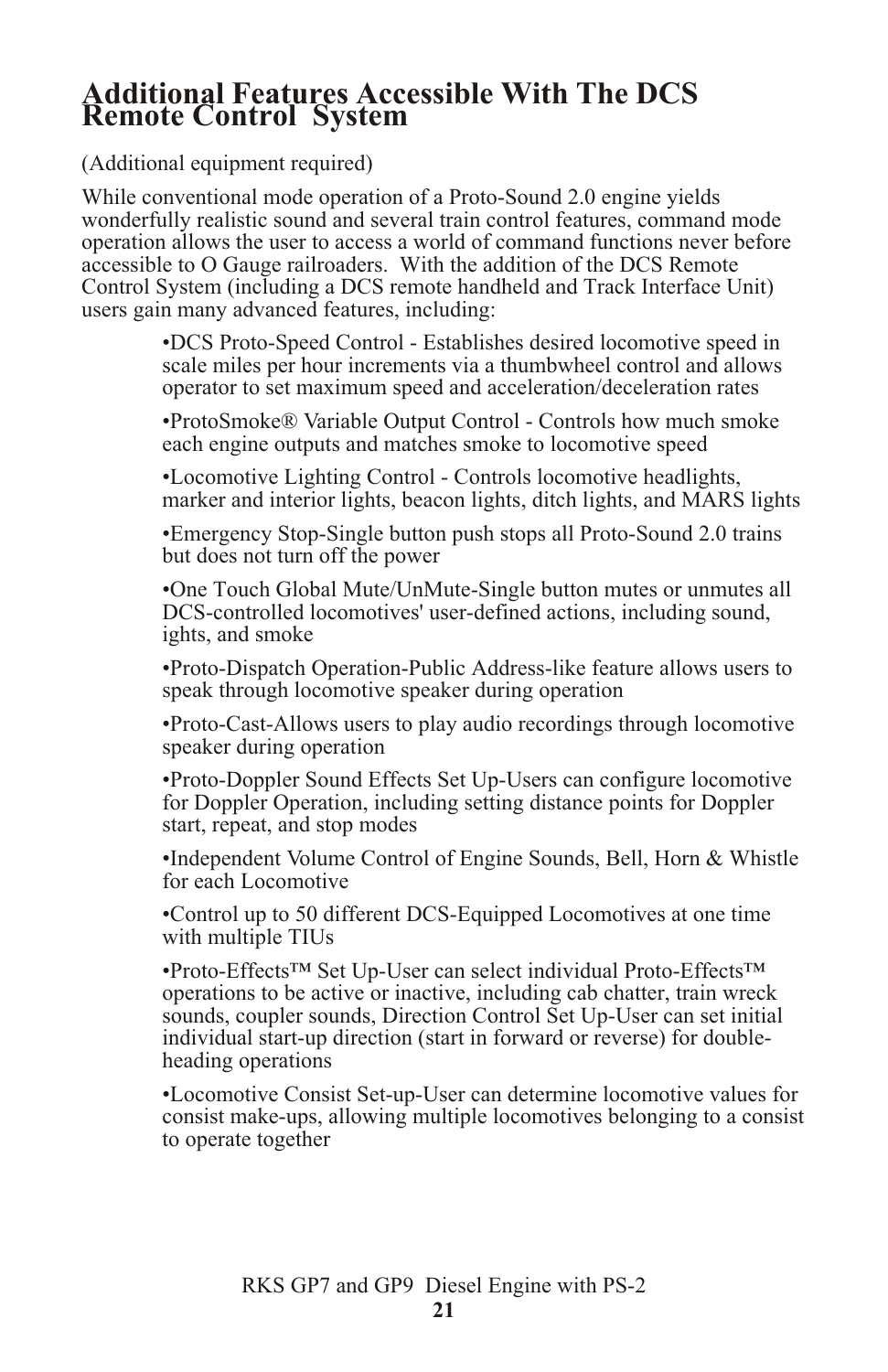## **Transformer Compatibility and Wiring Chart**

Proto-Sound 2.0 is designed to work with most standard AC transformers. The chart below lists the many compatible transformers. Note that many of the operational commands described in these instructions require a bell button, so if your transformer does not have its own bell button, you should consider adding one to get the full benefit of the system. In addition, the chart details how the terminals on these transformers should be attached to your layout.

| <b>RECOMMENDED AC TRANSFORMERS</b>                        |                                         |                                 |                     |                        |                                   |
|-----------------------------------------------------------|-----------------------------------------|---------------------------------|---------------------|------------------------|-----------------------------------|
| <b>Transformer</b><br><b>Model</b>                        | <b>Center Rail</b>                      | Outside Rail                    | Min/Max.<br>Voltage | <b>Power</b><br>Rating | <b>Transformer</b><br><b>Type</b> |
| <b>MTH Z-500</b>                                          | <b>Red Terminal</b>                     | <b>Black Terminal</b>           | $0-18v$             | 50-Watt                | Electronic                        |
| <b>MTH Z-750</b>                                          | <b>Red Terminal</b>                     | <b>Black Terminal</b>           | $0 - 21v$           | 75-Watt                | Electronic                        |
| MTH Z-1000                                                | <b>Red Terminal</b>                     | <b>Black Terminal</b>           | $0-21v$             | 100-Watt               | Electronic                        |
| MTH Z-4000                                                | <b>Red Terminal</b>                     | <b>Black Terminal</b>           | $0 - 22v$           | 390-Watt               | Electronic                        |
| Lionel 1032                                               | U                                       | A                               | $5-16v$             | 90-Watt                | <b>Standard</b>                   |
| <b>Lionel 1032M</b>                                       | u                                       | A                               | $5-16v$             | 90-Watt                | Standard                          |
| Lionel 1033                                               | U                                       | А                               | $5-16v$             | 90-Watt                | <b>Standard</b>                   |
| Lionel 1043                                               | u                                       | A                               | $5-16v$             | 90-Watt                | <b>Standard</b>                   |
| Lionel 1043M                                              | U                                       | A                               | $5-16v$             | 90-Watt                | <b>Standard</b>                   |
| Lionel 1044                                               | u                                       | А                               | $5-16v$             | 90-Watt                | <b>Standard</b>                   |
| Lionel 1053                                               | u                                       | A                               | $8 - 17v$           | 60-Watt                | <b>Standard</b>                   |
| Lionel 1063                                               | U                                       | А                               | $8 - 17v$           | 60-Watt                | <b>Standard</b>                   |
| <b>Lionel LW</b>                                          | А                                       | u                               | $8-18v$             | 75-Watt                | <b>Standard</b>                   |
| Powermaster                                               | U                                       | A                               | $8-18v$             | <b>135VA</b>           | Electronic                        |
| All-Trol                                                  | <b>Left Terminal</b>                    | <b>Right Terminal</b>           | $0 - 24v$           | 300-Watt               | Electronic                        |
| <b>Dallee Hostler</b>                                     | <b>Left Terminal</b>                    | <b>Right Terminal</b>           |                     |                        | Electronic                        |
| <b>Lionel LW</b>                                          | A                                       | U                               | $8-18v$             | 75-Watt                | <b>Standard</b>                   |
| <b>Lionel KW</b>                                          | A or B                                  | U                               | $6-20v$             | 190-Watt               | <b>Standard</b>                   |
| <b>Lionel MW</b>                                          | <b>Outside Track</b><br><b>Terminal</b> | <b>Inside Track</b><br>Terminal | $5-16v$             | 50V.A.                 | Electronic                        |
| <b>Lionel RS-1</b>                                        | <b>Red Terminal</b>                     | <b>Black Terminal</b>           | $0-18v$             | 50V.A.                 | Electronic                        |
| <b>Lionel RW</b>                                          | U                                       | A                               | $9 - 19v$           | 110-Watt               | <b>Standard</b>                   |
| <b>Lionel SW</b>                                          | u                                       | А                               | <b>Unknown</b>      | 130-Watt               | <b>Standard</b>                   |
| <b>Lionel TW</b>                                          | U                                       | А                               | $8-18v$             | 175-Watt               | <b>Standard</b>                   |
| <b>Lionel ZW</b>                                          | A,B,C or D                              | U                               | $8-20v$             | 275-Watt               | <b>Standard</b>                   |
| <b>Lionel Post-War</b><br>Celebration<br><b>Series ZW</b> | A,B,C or D                              | Common                          | $0-20v$             | 135/190 Watt           | Electronic                        |

**\* Conventional Mode Only**